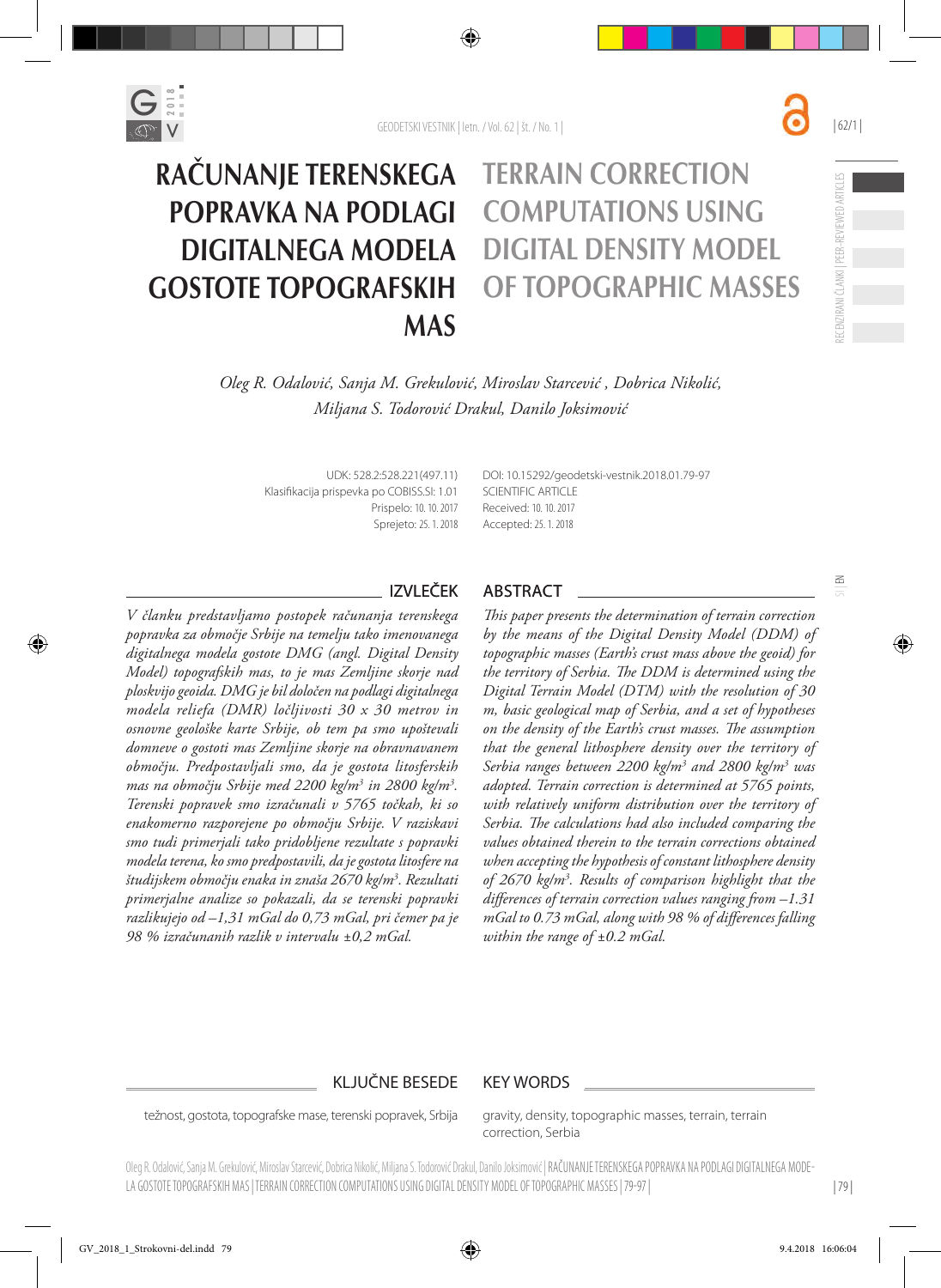## **1 Introduction**

In geodetic research, the gravitational effects of topographic masses need to be considered when resolving the Geodetic Boundary Value Problem, i.e. when determining geoid or quasigeoid. Detailed problem description and review of numerous published papers covering years of research on this topic was given in Tziavos and Sideris (2013). The gravitational effects of topographic masses are dominant at the level of short wavelength characteristics of the gravitatioÄgrennal signal spectrum, i.e. it is directly accountable for determining geoid or quasigeoid at the centimetre accuracy level. Thus far, geoid or quasigeoid had been determined in Serbia twice. Both solutions were presented in detail in Odalović (2008) and Ägren et al. (2011). Both determinations above use remove–restore procedure (Forsberg, 1993), treating the gravitational effect of topographic masses by the means of the Residual Terrain Model (RTM) (Forsberg and Tscherning, 1981), with formal and final calculation being performed by directly applying the expression for the gravitational effect of right rectangular prisms (Nagy et al., 2000), along with a set of approximate expressions as shown in Li (1993). Both geophysical and geodetic treatments of the gravitational effect of topographic masses often assume average lithosphere mass density value of 2670 kg/m3 , due to unknown distribution of densities. Both determinations of geoid/quasi-geoid above use this particular value, assuming lithosphere masses are equal as per densities. Tziavos and Featherstone (2000) and Olugbenga (2000) in their own researches for the district of West Australia and the territory of Canada, respectively, showed that using more realistic lithosphere density distribution may significantly improve the gravitational effect of topographic masses modelling. In both researches, authors use some relatively simple density model of the upper part of lithosphere in order to include the effects of density anomalies in good modelling procedures. In many of other papers dedicated to the effect of density anomalies authors starts their treatment of density anomalies by creating of a digital model of the density distribution or Surface Density Maps (SDM), according to already existing geological maps and some additional information on the density of lithosphere. For example, one of such an SDM was shown in Tenzer et al. (2011) where their creation was performed on the basis of the geological maps and huge number of wet density values. The SDM was created in a regular grid with resolution of 1 x 1 arc minutes. Within this research, there was no any kind of modelling of densities between the surface of the Earth down to the geoid itself. Another example of SDM is shown in Huang et al. (2001) where 2D geological map of Canada was used for creating of SDM for the area of the Canadian Rocky Mountains. SDM was created in the form of regular grid with resolution of 30 x 60 arc seconds. The distribution of the densities down to the geoid was treated only lateral on the basis of the surface densities. The use of the SDM in geoid determination was also showed in Kühtreiber (1998). In this paper, author used SDM to adopt density value by using RTM reduction (Forsberg and Tscherning, 1981) with the aid of (modified) well known TC-program (Forsberg, 1984). As in the last two cases, for the densities of masses down to the geoid, surface density value was adopted.

Over the territory of Serbia, density of masses of physical Earth's surface is in the range from 2200 kg/ m<sup>3</sup> to 2800 kg/m<sup>3</sup>, that significantly deviates from the average value of lithosphere mass density. In the northern parts of Serbia, covering 30% of the total territory of Serbia, mass densities are nearly homogeneous at 2200 kg/m<sup>3</sup>, while the mass densities at the southern part reach the value of 2800 kg/ m3 (Dimitrijević et al., 1970). This paper presents the first results of the research regarding the effect of different lithosphere densities on the value of terrain correction for the territory of Serbia, according to

RECENZIRANI ČLANKI I PEER-REVIEWED ARTICLES RECENZIRANI ČLANKI | PEER-REVIEWED ARTICLES

| 80 |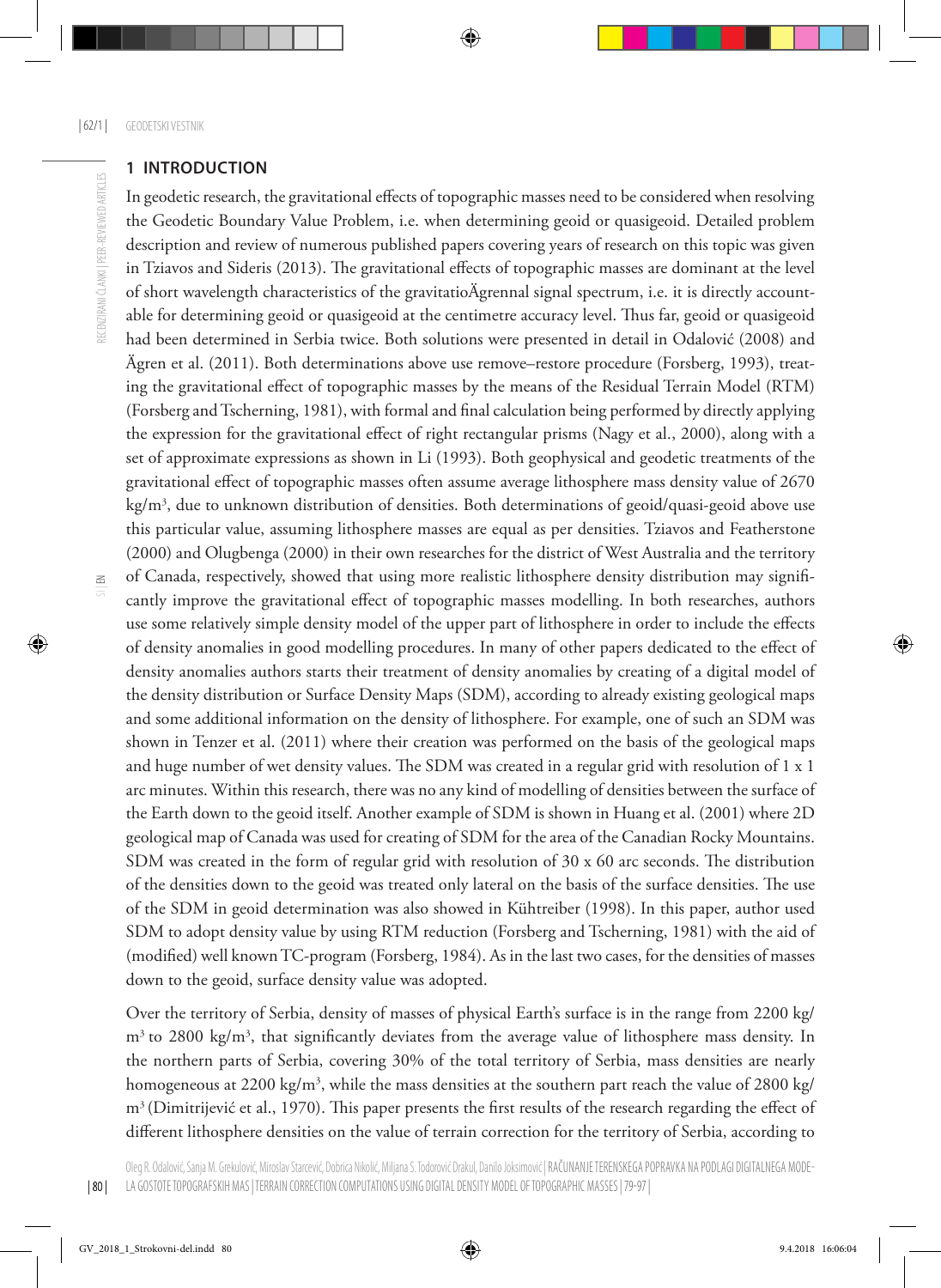ECENZIRANI ČLANKI I PEER-REVIEWED ARTICLES RECENZIRANI ČLANKI | PEER-REVIEWED ARTICLES

 $\leq$ 

the newly created DTM and DDM. We created DDM also from the existing geological maps by creating SDM, using some additional hypothesis about the upper layer of the lithosphere in order to provide more realistic density anomalies from the physical surface of the Earth down to the geoid surfaces.

## **2 Mathematical background**

Terrain correction is the part of the topographic masses gravity effect that is inappropriately considered (or left out completely) under the procedure of Bouguer reduction of the gravity, i.e. while determining the value of gravity on the geoid, based on the values of measuring results on the Earth's physical surface (Heiskanen and Moritz, 1967). Bouguer reduction starts by determining the gravity effect of the Bouguer plate in a point *P* which is located at the physical surface of the Earth (Figure 1):

$$
\delta g_{B} = 2\pi G \rho H^{0},\tag{1}
$$

where *G* is the universal gravitational constant,  $\rho$  is the mean mass density of the Earth's crust and  $H^0$ and is the orthometric height of the point (Heiskanen and Moritz, 1967).



After calculating corrections for the free air,

$$
\delta g_{FA} = \frac{\partial g}{\partial H^{\rho}} H^{\rho} \tag{2}
$$

and atmospheric correction (Torge, 1989)

$$
\delta g_{A[ms^{-2}]} = 8.74 - 9.9 \cdot 10^{-4} H_{[m]} + 3.56 \cdot 10^{-8} H_{[m]}^2 \tag{3}
$$

the value of the gravity on the geoid can be calculated as:

$$
g' = g_{\text{mes}} - \delta g_{\text{B}} + \delta g_{\text{A}} + \delta g_{\text{FA}}
$$
\n<sup>(4)</sup>

where *∂g/∂H<sup>o</sup>* is vertical gravity gradient and *g<sub>me</sub>* is measured gravity value at the point *P*. It is obvious that the non-existing masses were taken into consideration (Figure 1, masses marked *m*−) while proceeding with the Bouguer's plate effect evaluation and that the gravitational mass effect positioned above Bouguer's plate was not taken into consideration (Figure 1: masses designated *m*+). The total of gravitational mass effect *m*− and *m*+ is designated as terrain correction (Forsberg and Tscherning, 1997):

$$
c = \delta g_{m+} + \delta g_{m+} \tag{5}
$$

Oleg R. Odalović, Sanja M. Grekulović, Miroslav Starcević, Dobrica Nikolić, Miljana S. Todorović Drakul, Danilo Joksimović | RAČUNANJE TERENSKEGA POPRAVKA NA PODLAGI DIGITALNEGA MODE-LA GOSTOTE TOPOGRAFSKIH MAS | TERRAIN CORRECTION COMPUTATIONS USING DIGITAL DENSITY MODEL OF TOPOGRAPHIC MASSES | 79-97 |



$$
(5)
$$

| 81 |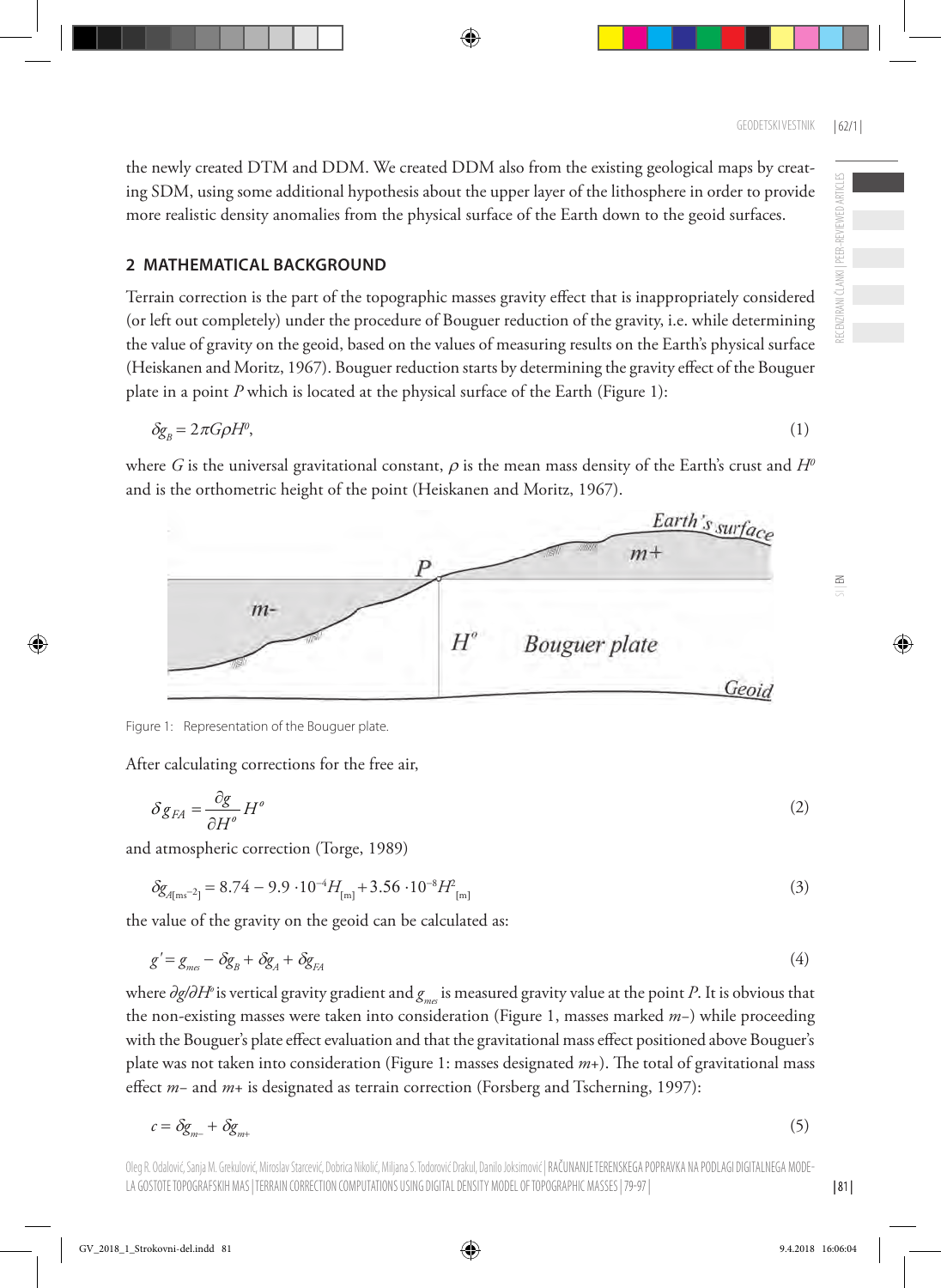and it can be calculated using the expression:

$$
c = G \int_{-\infty}^{\infty} \int_{-\infty}^{\infty} \int_{z=H_{p}^{o}}^{z=H^{o}(x,y)} \rho(x,y,z) \frac{z-H_{p}^{o}}{\sqrt[3]{(x-x_{p})^{2}+(y-y_{p})^{2}+(z-z_{p})^{2}}} dxdydz
$$
(6)

The final value of gravity on the geoid is obtained by adding the terrain correction to the value defined by the expression (4):

$$
g_{B} = g' + c. \tag{7}
$$

The gravity anomaly value determined in this manner is used to establish Bouguer's anomalies on the geoid, as it is presented in several researches, e.g. (Hackney and Featherstone, 2003):

$$
\Delta g_B = g_B - \gamma_0 \tag{8}
$$

 $\leq$ 

RECENZIRANI ČLANKI | PEER-REVIEWED ARTICLES

RECENZIRANI ČLANKI | PEER-REVIEWED ARTICLES

where  $\gamma_0$  is the value of normal gravity at an adopted reference ellipsoid (Moritz, 1984). The equation (1) together with a representation of Bouguer plate showed in Figure 1 is just one way to represent the gravity effect of topographic mass. A lot of different approach is possible. For example, in Vaniček et al. (2001), topography mass was treated just like in this paper, as a Bouguer plate, but in addition as a Bouguer shell. The approach of the spherical Bouguer shell is also applied in the research presented in Kuhn et al. (2009) for a huge number of gravity points all over Australia. Another way for calculation of topography effects throughout Bouguer concept is to derive spherical Bouguer shell from the Earth's topography harmonic expansion as it is shown in Balmino et al. (2012). In all mentioned papers advantages and disadvantages of different approaches were presented, but we decided to use the Bouguer plate as a simpler approach which is not computationally too demanding.

The terrain correction determined by the expression (5) is also a part of the anomaly defined by equation:

$$
\Delta g_H = g_{\text{max}} - \gamma_0 + \delta g_H + c + \delta g_A \tag{9}
$$

which is obtained by using the Helmert reduction. Anomalies defined by (9) are the basic values for determining the gravimetric geoid under the remove –restore method. The Bouguer anomaly is not used for the purposes of geoid determination, due to the exceptionally high effects on the geoid undulations known as indirect effect (Heiskanen and Moritz, 1967). The indirect effect is, furthermore, the consequence of removing or pushing out the topographic masses, causing the change of gravity potential, i.e. the variation of the geoid undulation values  $(N_p)$  and for that reason, it needs to be additionally modelled within the remove–restore method (Forsberg and Tscherning, 1997):

$$
N = N_R + E.\tag{10}
$$

The indirect effect value *IE* may be determined from (Ägren et al., 2009):

$$
IE = -\frac{2\pi G\rho}{\gamma_0} \left( H_p^{\rho 2} + \frac{2}{3} \frac{H_p^{\rho 3}}{R} \right),\tag{11}
$$

where *R* is the mean Earth radius, the first term in the expression (11) pertains to the Bouguer's plate effect and the second term to the terrain correction effect (Moritz, 1980). The indirect effect has strictly local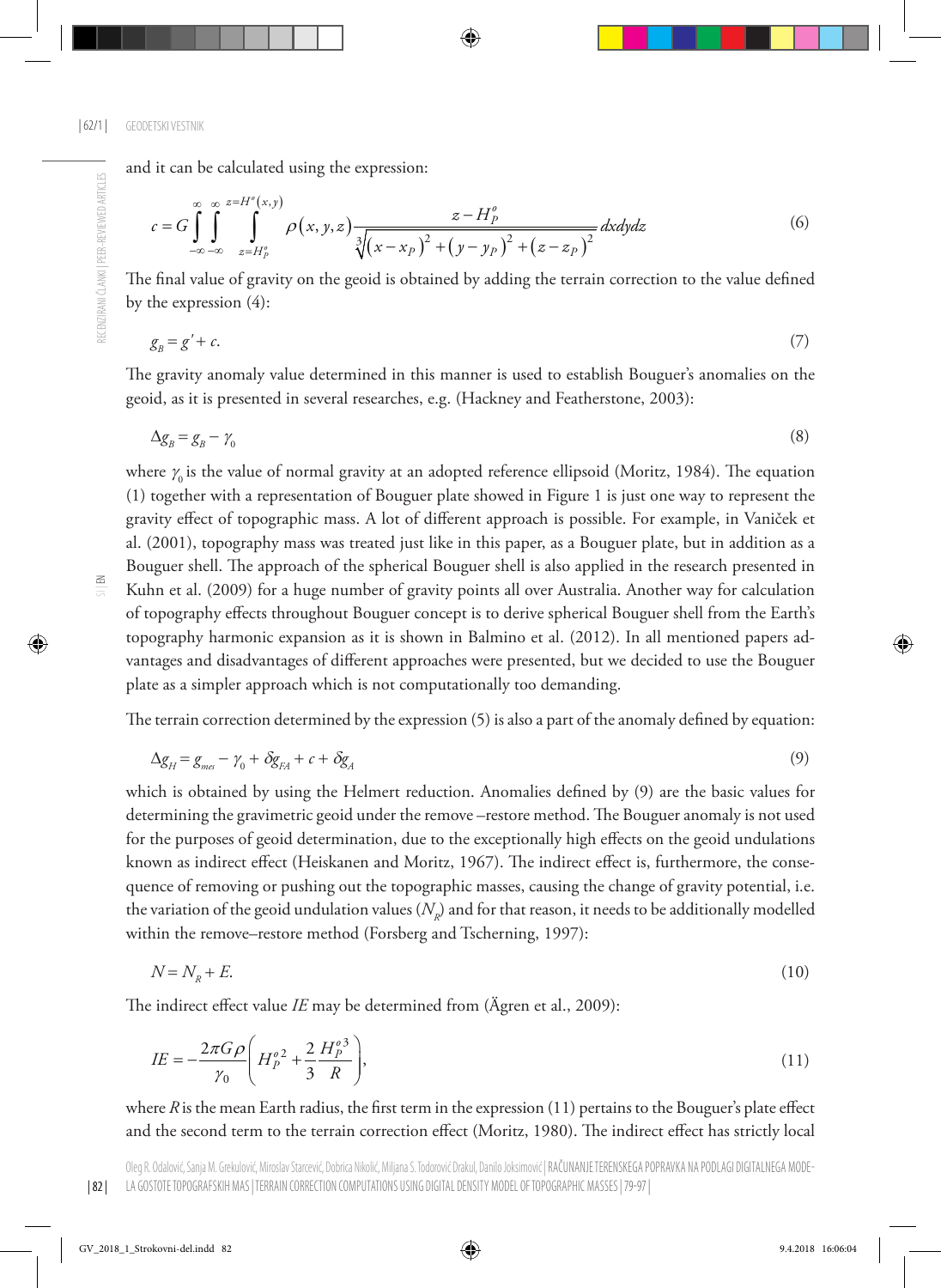character and is directly proportional to the height of the point where the effect is being evaluated, as well as to the density of topographic masses around the evaluation point (Sjöberg and Nahavandchi, 1999).

# **3 TERRAIN CORRECTION PRACTICAL EVALUATION**

The integral defined by the expression (6) is commonly calculated today by the means of digital terrain model (DTM), which divides the topographic masses into right rectangular prisms (Figure 2), where the symbol for infinity in (6) is replaced by the distance of  $D = 167$  km, and for the densities of Earth's crust masses the mean value of  $2670 \text{ kg/m}^3$  is being adopted; thus the integral (6) being transformed into the following expression (Forsberg and Tscherning, 1997):

$$
c = G\rho \iint_{D} \int_{z=H_{p}^{a}}^{z=H^{o}(x,y)} \frac{z-H_{p}^{a}}{\sqrt[3]{(x-x_{p})^{2}+(y-y_{p})^{2}+(z-z_{p})^{2}}}dxdydz ,
$$
 (12)

where *x*, *y*, and *z* are the coordinates of the running point, and  $x_p$ ,  $y_p$ , and  $z_p$  are coordinates of the evaluation point.

The procedure of the evaluation involves determining gravity effect of each prism that is positioned at the distance less than 167 km from the evaluation point *P*, taking into consideration the effect of the Earth's curvature, and finally, summing the effects of all prisms.



Figure 2: Representation of topographic masses by prisms.

The expressions used for determining the gravity effect of a single prism, i.e. the potential and its first partial derivatives are given respectively by the following expressions (Figure 3) (Nagy et al., 2000):

$$
V = G\rho \parallel \, xy \ln(z+r) + xz \ln(y+r) + yz \ln(x+r) -
$$
  

$$
-\frac{x^2}{2} \arctan \frac{yz}{xr} - \frac{y^2}{2} \arctan \frac{xz}{yr} - \frac{z^2}{2} \arctan \frac{xy}{xr} \mid_{x_1}^{x_2} \mid_{y_1}^{y_2} \mid_{z_1}^{z_2},
$$
 (13)

$$
V_z = -\frac{\partial V}{\partial z} = -G\rho \left\| \int x \ln(y+r) + y \ln(x+r) - z \arctan \frac{xy}{zr} \Big|_{x_1}^{x_2} \Big|_{y_1}^{y_2} \Big|_{z_1}^{z_2}
$$
 (14)

$$
V_x = -\frac{\partial V}{\partial x} = -G\rho \left\| y\ln(z+r) + z\ln(y+r) - x\arctan\frac{yz}{xr} \Big|_{x_1}^{x_2} \Big|_{y_1}^{y_2} \Big|_{z_1}^{z_2}
$$
 (15)

$$
V_y = -\frac{\partial V}{\partial y} = -G\rho \left\| \int z \ln(x+r) + x \ln(z+r) - y \arctan \frac{zx}{yr} \Big|_{x_1}^{x_2} \Big|_{y_1}^{y_2} \Big|_{z_1}^{z_2} \right\|_{(16)}
$$

Oleg R. Odalović, Sanja M. Grekulović, Miroslav Starcević, Dobrica Nikolić, Miljana S. Todorović Drakul, Danilo Joksimović | RAČUNANJE TERENSKEGA POPRAVKA NA PODLAGI DIGITALNEGA MODE-LA GOSTOTE TOPOGRAFSKIH MAS | TERRAIN CORRECTION COMPUTATIONS USING DIGITAL DENSITY MODEL OF TOPOGRAPHIC MASSES | 79-97 |

RECENZIRANI ČLANKI | PEER-REVIEWED ARTICLES

RECENZIRANI ČLANKI | PEER-REVIEWED ARTICLES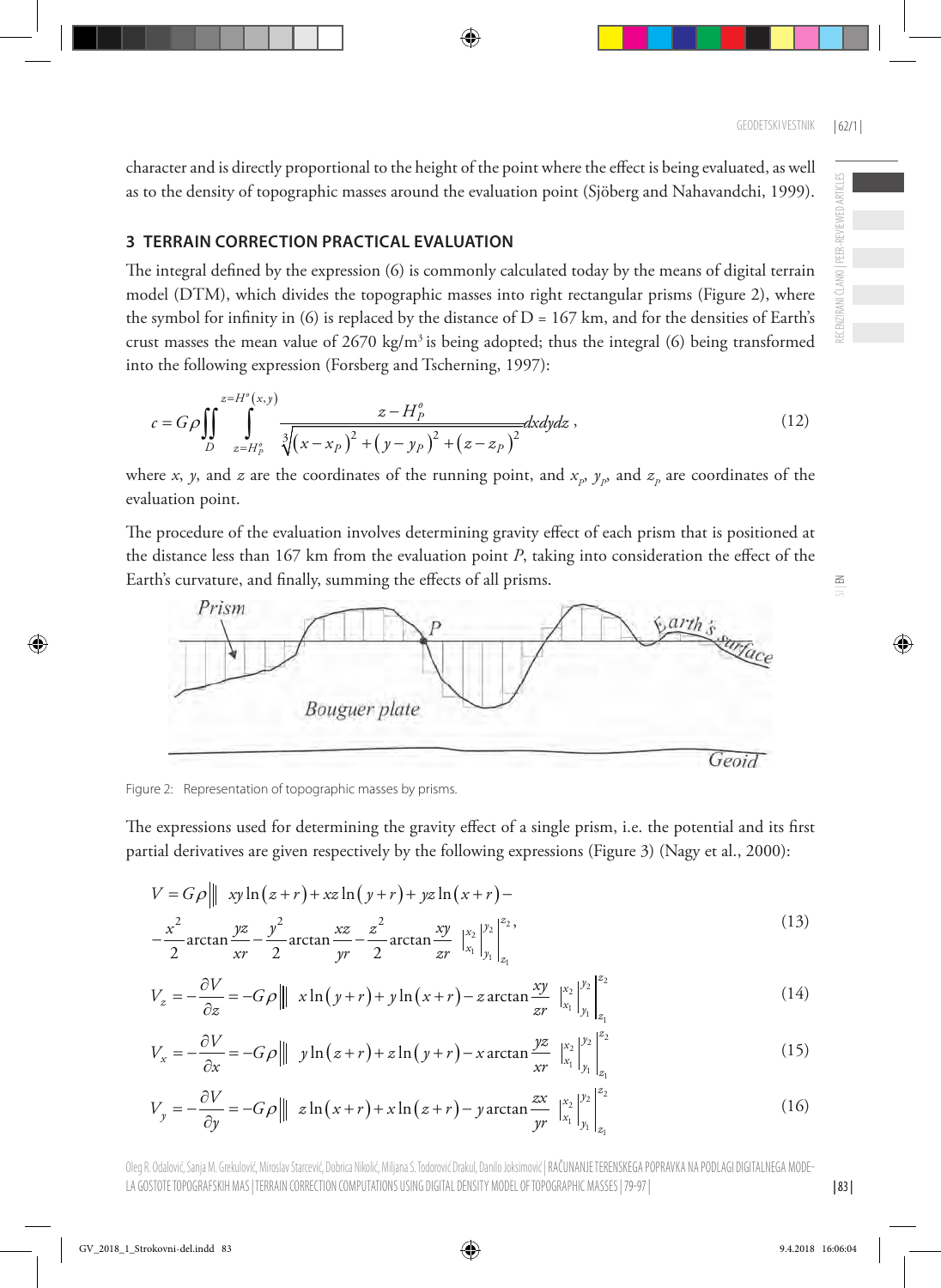where

RECENZIRANI ČLANKI | PEER-REVIEWED ARTICLES

RECENZIRANI ČLANKI | PEER-REVIEWED ARTICLES

$$
r = \sqrt{x^2 + y^2 + z^2}.
$$
 (17)

For all the prisms that are located at the distance greater than  $d = 15$  km (Nowell, 1999; Hinze et al., 2005) from the point *P*, the effect of the Earth's curvature can be exactly taken into consideration using the transformation (Makhloof, 2007) (Figure 4):

$$
\begin{bmatrix} V_x^* \\ V_y^* \\ V_z^* \end{bmatrix} = \mathbf{R}(\varphi, \lambda, \varphi', \lambda') \cdot \begin{bmatrix} V_x \\ V_y \\ V_z \end{bmatrix},
$$
\n(18)

where

$$
\mathbf{R} = \begin{bmatrix} s_1 s_1' (c_2 c_2' + s_2 s_2') + c_1 c_1' & s_1 (-c_2 s_2' - s_2 c_2') & -s_1 c_1' (c_2 c_2' + s_2 s_2') + c_1 c_1' \\ s_1' (s_2 c_2' + c_2 s_2') & s_2 s_2' + c_2 c_2' & c_1' (-s_2 c_2' + c_2 s_2') \\ -c_1 s_1' (c_2 c_2' + s_2 s_2') + s_1 c_1' & c_1 (-c_2 s_2' + s_2 c_2') & c_1 c_1' (c_2 c_2' + s_2 s_2') + s_1 s_1' \end{bmatrix},
$$
\n(19)

with

 $\leq$ 

| 84 |

$$
s_1 = \sin \varphi, \quad s_2 = \sin \lambda, \quad c_1 = \cos \varphi, \quad c_2 = \cos \lambda,
$$
  
\n
$$
s_1' = \sin \varphi', \quad s_2' = \sin \lambda', \quad c_1' = \cos \varphi', \quad c_2' = \cos \lambda'
$$
 (20)

By summing the effects of all prisms, the value of terrain correction is finally evaluated by:

$$
c_P = \sum_{i}^{n_1} V_{z_i} + \sum_{j}^{n_2} V_{z_j}^* \tag{21}
$$

where  $n_1$  is the number of prisms that are at the distance  $d < d_c$ , and  $n_2$  is the number of prisms that are at the distance  $d \geq d_c$ .



Figure 3: Right rectangular prism. Figure 4: Transformation between coordinate systems.

Table 1 shows the gravity effect of one prism with a square base of 30 m and the height of 500 m at the different horizontal distances from the prisms centre of mass. The table indicates that the effect of different densities of individual prisms for a point at the prism itself has the value of several tenths of mGal, and the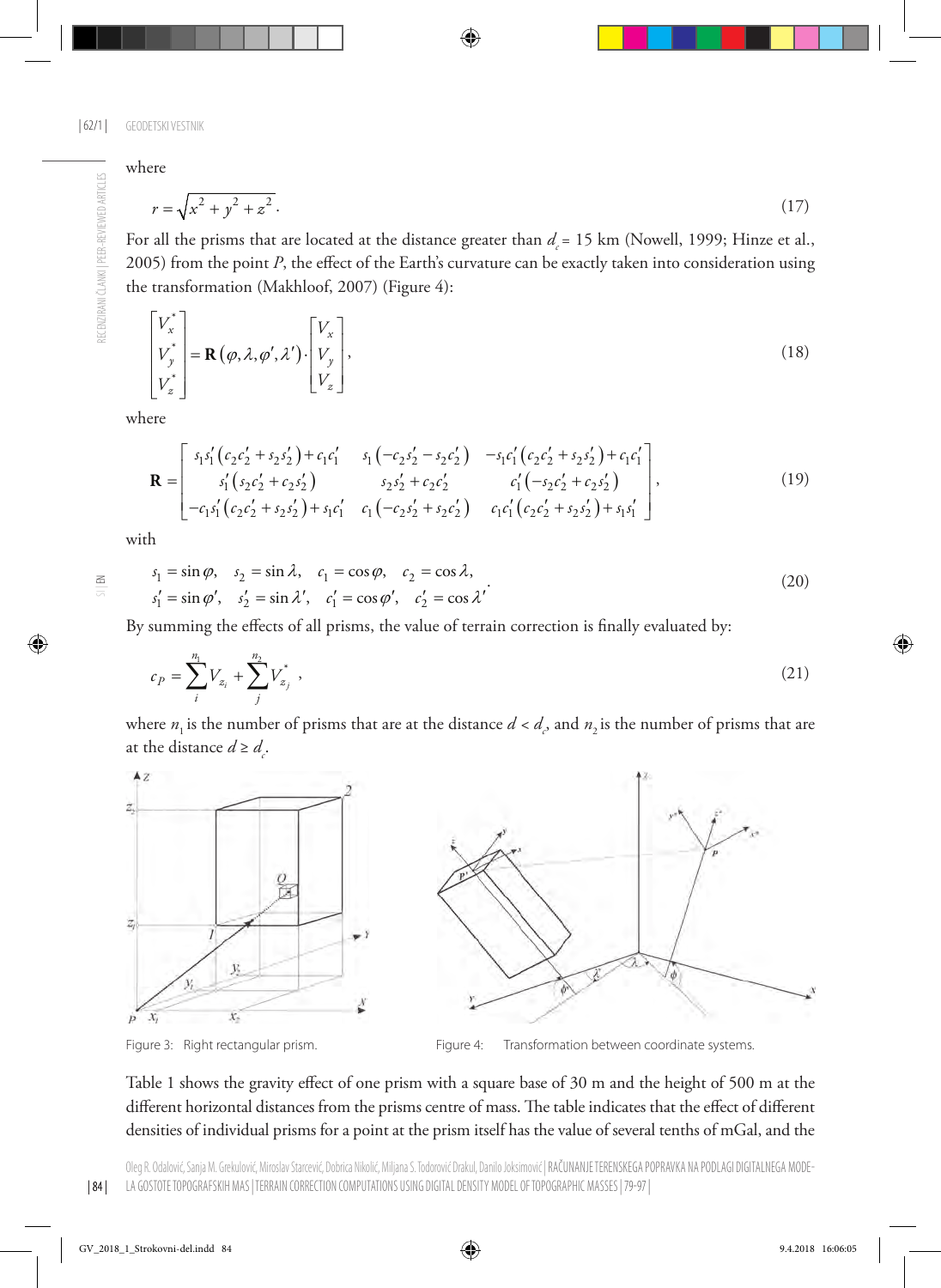effect of the same prism to the point at the horizontal distance of only 100 m from the centre of mass of the prism is of the order of several hundreds of mGal. Whatever the case may be, it can be stipulated that the summary effect of large numbers of prisms with various densities on evaluating terrain correction is not negligible in general. To estimate the effect of adopting the hypothesis of equal topographic mass densities in summing up a large number of prisms by using (21), we have treated the terrain correction using expression (6), and used the DDM to determine the density that appears as variable in (6). For the purposes of the researches, the DDM was created as the set of right rectangular prisms that are covering the area shown in Figure 5 using the following: the DTM of Serbia, with the resolution of 30 m in both directions; the Geological Map of Yugoslavia, scale 1 : 500,000, and the SRTM model (USGS, 2005), with the resolution of 3 arc second in both directions, which was used for topographic masses outside the territory of Serbia.

| Density<br>$2670 \text{ kg/m}^3$ | Effect on gravity |               | The difference compared to the effect of density<br>of $2670 \text{ kg/m}^3$ |               |  |
|----------------------------------|-------------------|---------------|------------------------------------------------------------------------------|---------------|--|
|                                  |                   | Distances [m] |                                                                              | Distances [m] |  |
|                                  | $\mathbf{0}$      | 100           | $\mathbf{0}$                                                                 | 100           |  |
| 2200                             | 1.53              | 0.12          | $-0.33$                                                                      | $-0.03$       |  |
| 2300                             | 1.60              | 0.12          | $-0.26$                                                                      | $-0.02$       |  |
| 2400                             | 1.67              | 0.13          | $-0.19$                                                                      | $-0.01$       |  |
| 2500                             | 1.73              | 0.13          | $-0.12$                                                                      | $-0.01$       |  |
| 2600                             | 1.80              | 0.14          | $-0.05$                                                                      | 0.00          |  |
| 2670                             | 1.85              | 0.14          | 0.00                                                                         | 0.00          |  |
| 2700                             | 1.87              | 0.14          | 0.02                                                                         | 0.00          |  |
| 2800                             | 1.94              | 0.15          | 0.09                                                                         | 0.01          |  |





Figure 5: Topographic masses that were divided into prisms. the smaller prisms.



Figure 6: Division of topographic masses into prisms using the DTM.



Figure 7: Division of right rectangular prisms per height to

Oleg R. Odalović, Sanja M. Grekulović, Miroslav Starcević, Dobrica Nikolić, Miljana S. Todorović Drakul, Danilo Joksimović | RAČUNANJE TERENSKEGA POPRAVKA NA PODLAGI DIGITALNEGA MODE-LA GOSTOTE TOPOGRAFSKIH MAS | TERRAIN CORRECTION COMPUTATIONS USING DIGITAL DENSITY MODEL OF TOPOGRAPHIC MASSES | 79-97 |

RECENZIRANI ČLANKI | PEER-REVIEWED ARTICLES

RECENZIRANI ČLANKI | PEER-REVIEWED ARTICLES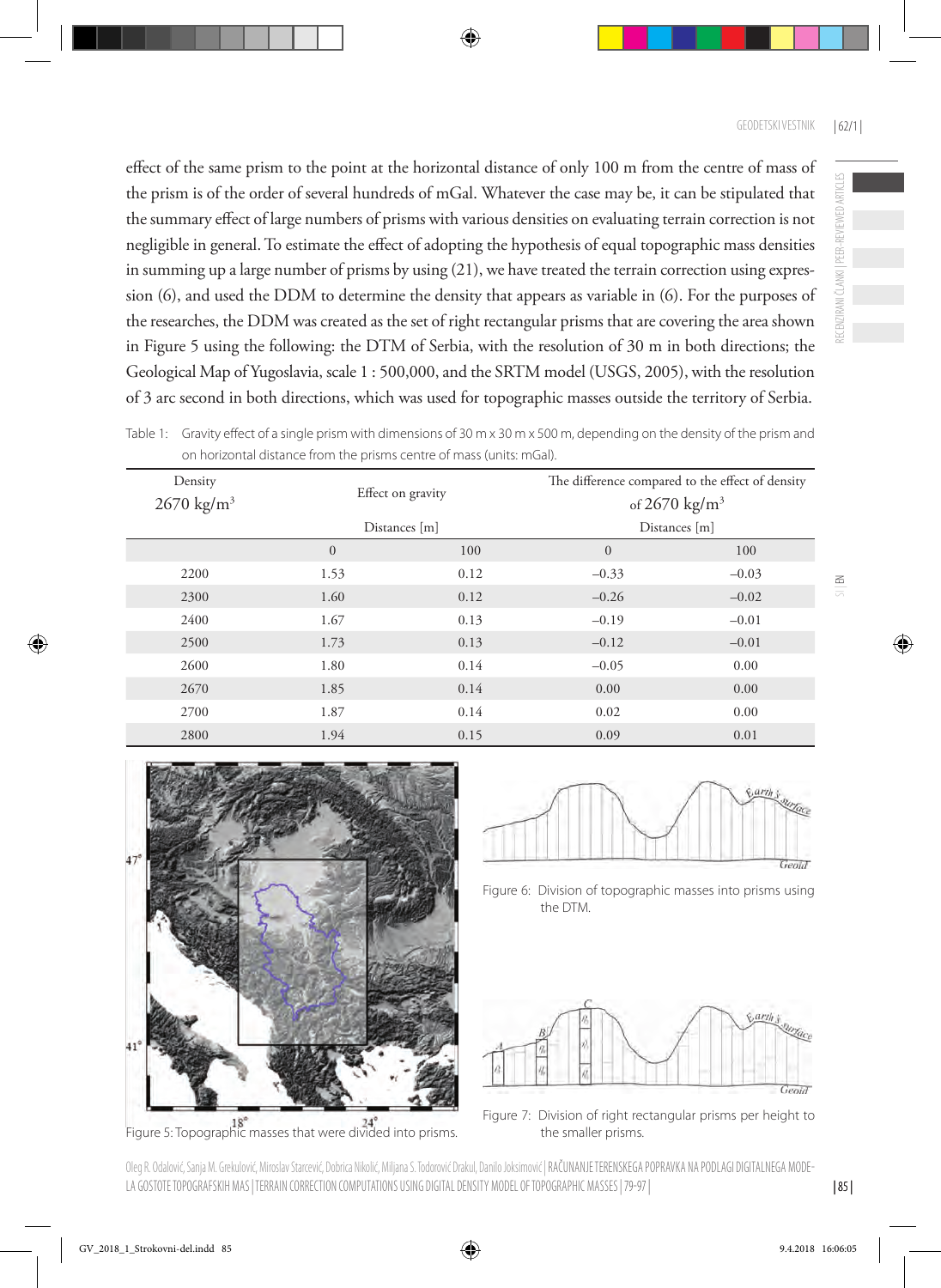The set of DDM prisms was obtained as follows: the topographic masses were divided into right rectangular prisms with equal bases using the DTM (Figure 6); the prisms obtained in this manner were additionally divided per their heights into the maximum of 3 segments, i.e. 3 smaller prisms (Figure 7) and using data from the geological map and adopting a series of hypothesis for the Earth's crust masses.

# **4 Creation of the DTM**

The DTM is created from the digitized data of the contour lines from the maps of scale 1 : 25,000, being one out of series projects of the Military Geographic Institute of Serbia (MGI). In 2004, the MGI handed over the data to the Department of Geodesy and Geoinformatics at the Faculty of Civil Engineering, University of Belgrade, in the point scatter format, for the purposes of scientific research. The DTM with resolution of 30 m x 30 m in both directions was created using those data, and was used in the procedure of a high resolution geoid determination in the territory of the Republic of Serbia (Odalović, 2008) (Figure 8). The coordinates of the grid point relate to the Cartesian coordinates in UTM projection. The DTM height values were determined using an interpolation procedure, i.e. by applying the method of squared inversion distance, from the points scatter coordinates in the direct vicinity of a point for which the height is being determined (Odalović, 2008). Comparison of derived DTM with the data of about 80000 geodetic network points indicates that the accuracy of the model is better than 10 m (Odalović, 2005). Using such DTM, we consider that the topographic masses are divided into prisms with bases of 30 m in both directions. As for topographic masses (Figure 8), the relief of Serbia is characterized by different formations: starting with flatlands, with heights of approximately 90 m in the parts north of the Sava and Danube Rivers, followed by moderately mountainous terrain in the central and eastern part of Serbia with heights ranging from 200 m to 1000 m, and high mountainous terrain at the southwest with heights from 1000 m and exceeding 2000 m.

Complex relief is the consequence of complex geological structure. Flatlands part in the north of Serbia was formed during the period after the Pannonian Sea had dried out, due to the tectonic terrain uplifting in the area during the period of the last 15 million of years. The mountain range in the east Serbia is a part of the Carpathian–Balkan volcanic complex and the igneous rocks are dominant in that part. The southwest part of Serbia is designated by high mountain ranges, the part of the Dinaric complex [\(Robertson](http://www.sciencedirect.com/science/article/pii/0040195194902054) et al., 1994). This shape of relief was formed by constant uplifting due to the African plate pressure on the southern Europe in the northeast direction. The sedimentary rocks (limestone and dolomite) are prevailing in this part of the terrain, often suffering deviations under the powerful tectonic pressure, and became metamorphic rocks. The Danube River enters Serbia at a three-state boundary: Hungarian, Croatian and Serbian; and exits Serbia in the east, at the border with Romania, and flows into the Black Sea afterwards. The length Danube River through Serbia is 588 km, with 137.6 km shared with Croatia and 299.4 km with Romania. The topography along the Danube in Serbia varies from plains to hilly regions and wild canyons. The most beautiful part of its basin is Đerdap gorge, where the Danube is the widest (Golubac: 6000 m) and the narrowest (Gorges: 150 m wide and 90 m deep).

| 86 |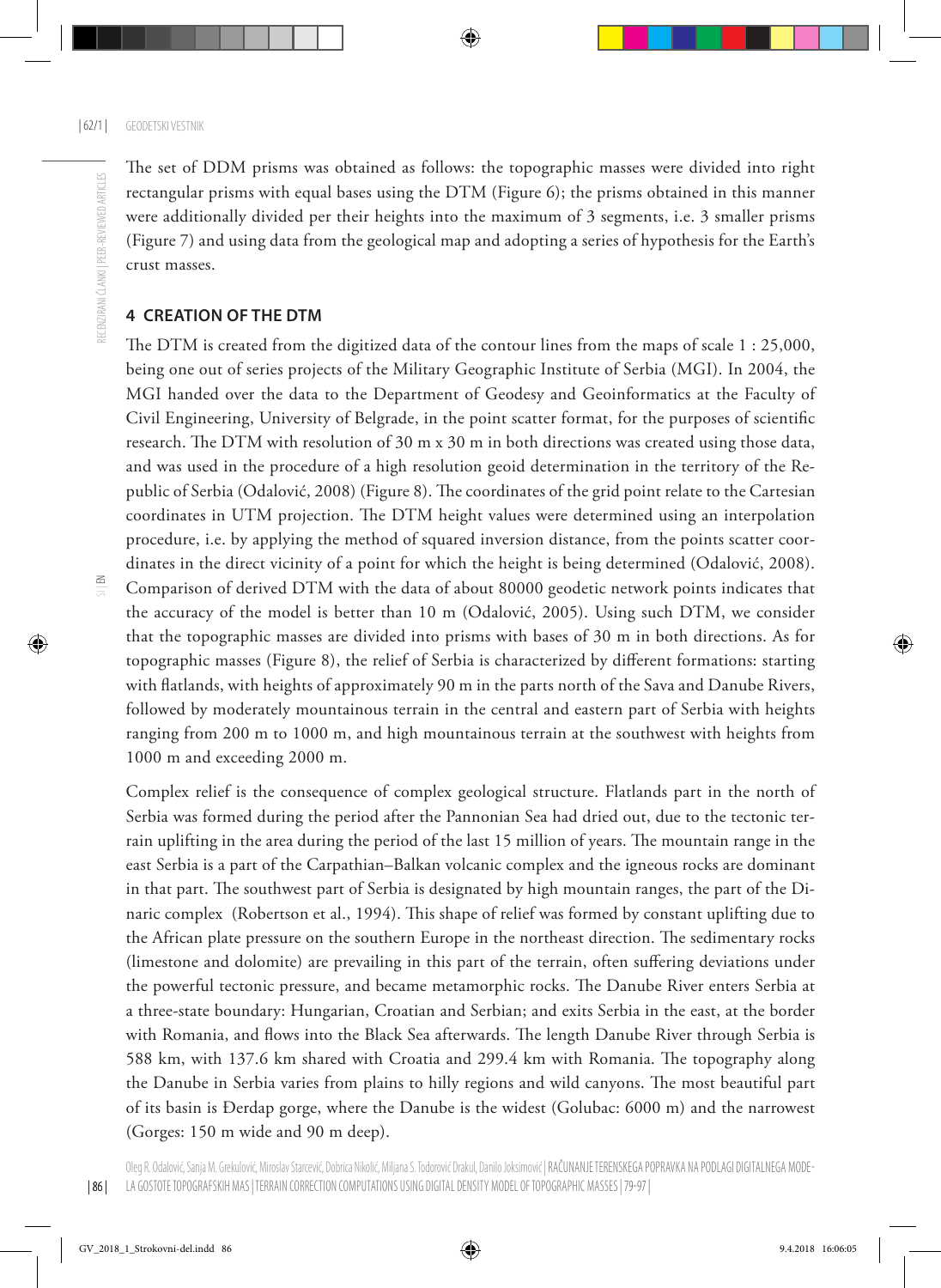$\leq$ 



1. Mixed European & Adriatic affinities;

2. Serbo-Macedonian Masiff;

3. Transylvanian, South Apuseni and Eastern Vardar; 4. Oceanic ophiolites Sava;

5. Adria thrust sheets Jadar-Kopaonik; 6. Carpatho-Balkanides;

7. Dinaric, Western Vardar, Mirdita; 8. Adria thrust sheets Drina-Ivanjica-Pelagonides.

(Major Tectonic Units: Schmid, et al., 2008)

Figure 8: Topographic masses over the territory of Serbia with major tectonic units.

# **5 Creation of the DDM**

Each prism that was defined by the means of DTM was additionally divided along the height into the maximum of 3 prisms (Figure 7, example of prism division A, B, C); based on its position, height, and data from the geological map of Serbia as well as the series of adopted hypothesis. Overview of geological map (Figure 9) instantly indicates that there are several blocks that can be noted as separate geological units (it needs to be noted that the different geological units do not necessarily represent units with different densities because there are geologically different rocks with the same or similar densities). In the geological sense, four major units can be designated over the territory of Serbia. In the far north of Serbia there is a big depression, flat terrain with heights of about 90 m, with surface rocks of small density ranging from 2200 kg/m<sup>3</sup> to 2300 kg/m<sup>3</sup>, newly created in a geological sense (Dimitrijević et al., 1970). These are the remnants of the former Pannonian Sea. In the southern part of the territory of Serbia, significant differences of surface densities can be noticed, which indicate a very heterogeneous geological structure. Three dominant units may be distinguished yet. In the eastern part of the territory, the volcanic rocks prevail, being the part of the Carpathian-Balkan volcanic complex that stretches from Romania (Transylvania), over the eastern Serbia and the entire Bulgaria, ending at the Black Sea. This geological unit is composed mostly of volcanic rocks with densities that range from  $2500 \text{ kg/m}^3$ to 2650 kg/m<sup>3</sup> (Dimitrijević et al., 1970). In the central part of the territory, there are the oldest rocks from the Paleozoic age that belong to the old Rhodope mass stretching from Greece, over Macedonia, and ending at the Danube in Serbia. The density of this geological unit is greater, and ranges from 2650 kg/m3 to 2800 kg/m3 (Dimitrijević et al., 1970). In the western part of the territory of Serbia,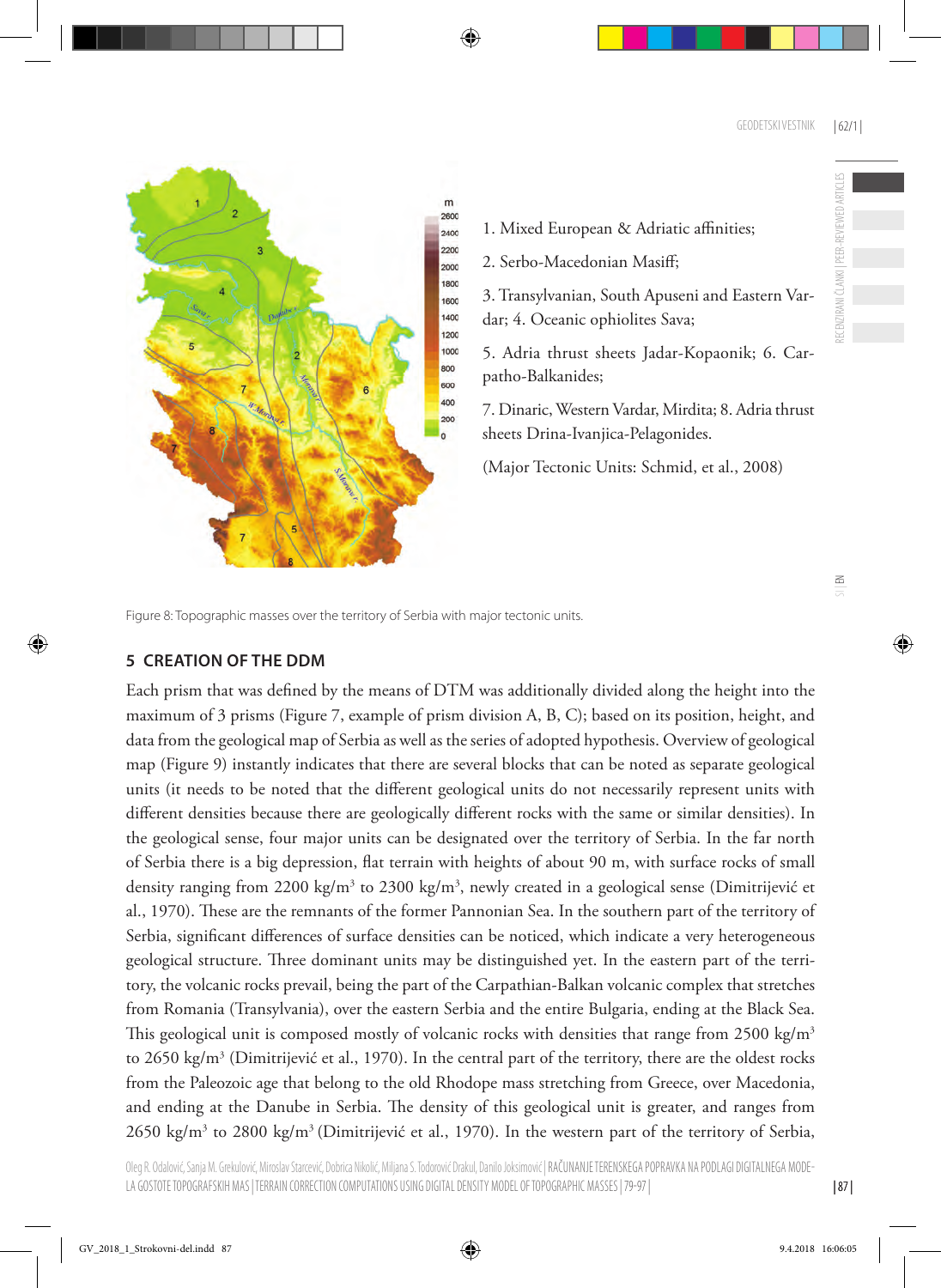Dinarides rocky complex is dominant, stretching from Slovenia, over Bosnia and Herzegovina, and Serbia, and ends in the western Macedonia. Those complex rocks vary in structure, from very old ones (Paleozoic), over medium age ones (Mesozoic) and younger volcanic rocks, with granites and andezites being representative. In this part, the densities vary widely, from younger sediments with a density of 2300 kg/m<sup>3</sup> to very old crystal shale with density up to 2800 kg/m<sup>3</sup> (Bilibajkić et al., 1979). However, the Mesozoic sediments with density from 2550 kg/m<sup>3</sup> to 2650 kg/m<sup>3</sup> are prevailing (Dimitrijević et al., 1970). The characteristic property of this area is that it contains rocks that suffered major transformations during the geological history (metamorphism), being very complex in tectonic sense. According to everything above, it is stipulated that the densities of topographic masses range between  $2200 \text{ kg/m}^3$ and 2800 kg/m<sup>3</sup>, with the water density value Danube, Sava and the other rivers in Serbia being 1000 kg/m3 , followed by creating the SDM (Figure 10) (Grekulović, 2014). For the depth of the rivers their average depths in territory of Serbia were adopted. For example, the depth of Danube 15 m was adopted according to data from the Republic Hydrometrological Service of Serbia (http://www.hidmet.gov.rs/). For the vertical division of prisms from the physical Earth surface down to the geoid, the topographic masses are shown as the function of orthometric height and surface density of prism, pursuant to the quantified model shown in Table 2 in detail. Quantified model of determining the heights of pylons with determined density was obtained from the available geological data, data from drill sites, as well as from geophysical logging data. For example, a prism with an orthometric height over 100 m and surface density  $(\rho_1)$  that corresponds to its position less or equal to 2200 kg/m<sup>3</sup> is divided into 3 prisms. The first part of the prism has the height equal to 10% of the total prism height and its density equals to the surface density. The second part prism has the height equal to 50% of the total prism height and the density  $(\rho_2)$  is determined by the expression:



Institute, 1970). Kg/m<sup>3</sup> – Danube and Sava Rivers).

Figure 9: Geological map of Serbia (Federal Geological Figure 10: SDM (white surfaces indicate the density of 1000

Oleg R. Odalović, Sanja M. Grekulović, Miroslav Starcević, Dobrica Nikolić, Miljana S. Todorović Drakul, Danilo Joksimović | RAČUNANJE TERENSKEGA POPRAVKA NA PODLAGI DIGITALNEGA MODE-LA GOSTOTE TOPOGRAFSKIH MAS | TERRAIN CORRECTION COMPUTATIONS USING DIGITAL DENSITY MODEL OF TOPOGRAPHIC MASSES | 79-97 |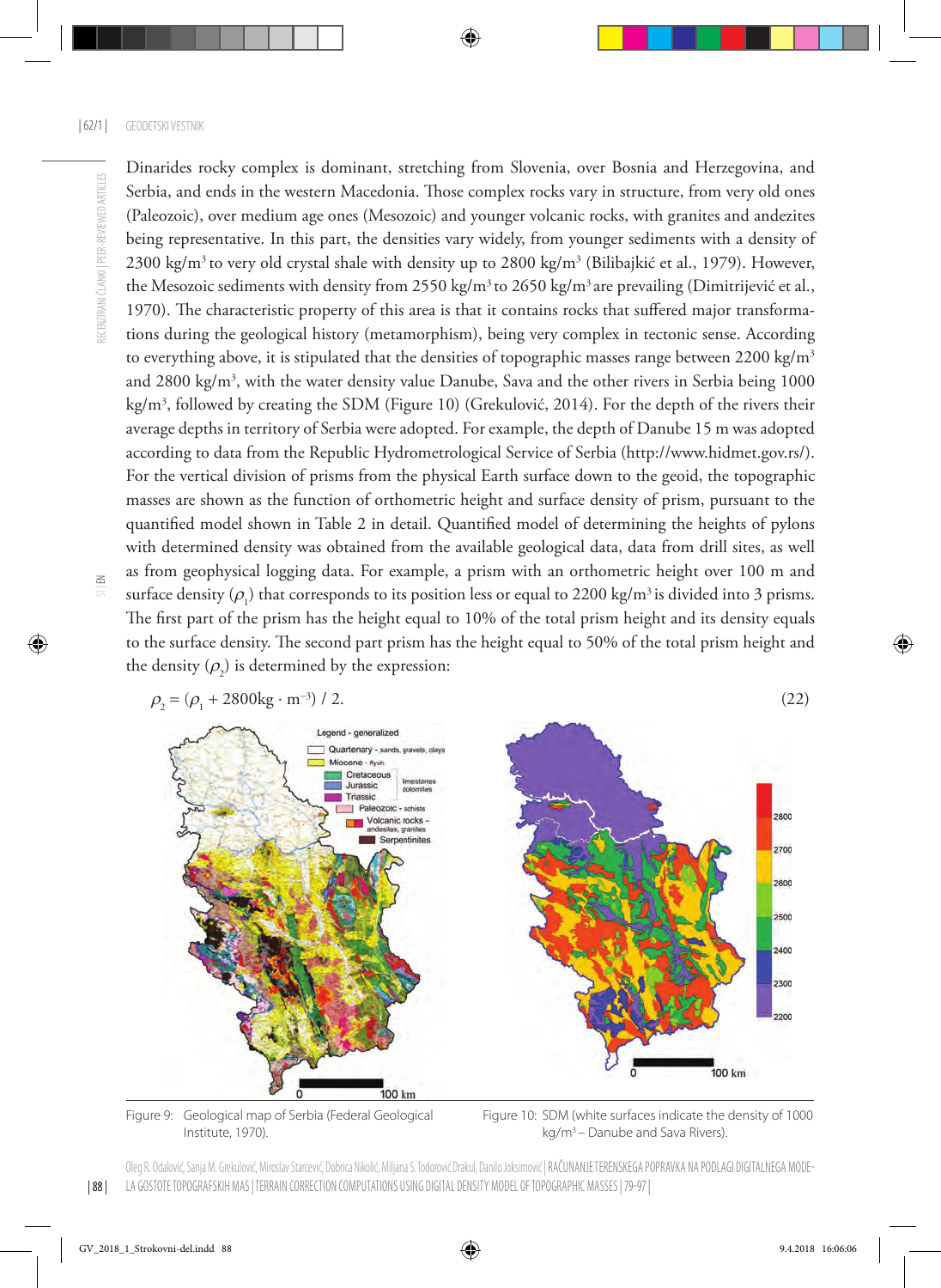In the case of three prisms in pillar, the expression (22) is adopted by the next assumptions:

- Density increases up with depth,
- $-$  First layer with density  $\rho_{_{1}}$  is relatively thin, adopted 10% of total pillar height, according to geological data;
- $-$  Third layer on the bottom has a maximum density of 2800 kg/m $^3$  as a 50% part of the pillar height;
- $-$  Layer in the middle has a density that is average of first layer density $\rho_{_1}$  and bottom densities of  $2800 \text{ kg/m}^3$ .
- Anyway, by these hypotheses, density distribution will be much closer to real geological settings than average density of  $2670 \text{ kg/m}^3$ .

|                       | H(m)       | Surface density                                                    | Pillar                                                                                         |                |
|-----------------------|------------|--------------------------------------------------------------------|------------------------------------------------------------------------------------------------|----------------|
| Number of prism parts |            | $\rho_{\text{\tiny{l}}}$<br>$[\text{kg}\cdot\text{m}^{\text{-3}}]$ | Density of prism parts Height of prism parts<br>$[\mathrm{kg}\!\cdot\!\mathrm{m}^{\text{-3}}]$ | [percentage]   |
| $\overline{c}$        | $\leq 100$ | 2200                                                               | 2200<br>2300                                                                                   | 30<br>$70\,$   |
| $\overline{2}$        | $\leq 100$ | 2201-2300                                                          | $\rho_{\text{\tiny{l}}}$<br>2400                                                               | 30<br>70       |
| $\mathbf{1}$          | $\leq 100$ | > 2300                                                             | $\rho_{\text{\tiny{l}}}$                                                                       | 100            |
| $\mathfrak{Z}$        | $>100\,$   | $\leq 2200$                                                        | $\rho_{\text{\tiny{l}}}$<br>$\rho _{_{2}}$<br>2800                                             | 10<br>50<br>40 |
| $\overline{3}$        |            | $2210 - 2300$                                                      | $\rho_{\text{\tiny{l}}}$<br>$\rho _{_{2}}$<br>2800                                             | 20<br>40<br>40 |
| $\mathfrak{Z}$        |            | 2310-2400                                                          | $\rho_{\text{\tiny{l}}}$<br>$\rho _{_{2}}$<br>2800                                             | 10<br>50<br>40 |
| $\mathfrak{Z}$        |            | 2410-2500                                                          | $\rho_{\text{\tiny{l}}}$<br>$\rho _{_{2}}$<br>2800                                             | 20<br>40<br>40 |
| $\mathfrak{Z}$        |            | 2510-2600                                                          | $\rho_{\text{\tiny{l}}}$<br>$\rho _{_{2}}$<br>2800                                             | 30<br>40<br>30 |
| $\mathfrak{Z}$        |            | 2610-2700                                                          | $\rho_{\text{\tiny{l}}}$<br>$\rho _{_{2}}$<br>2800                                             | 30<br>40<br>30 |
| $\sqrt{2}$            |            | > 2700                                                             | $\rho_{\text{\tiny{l}}}$<br>2800                                                               | 50<br>50       |

Table 2: Determination of number, density, and height of each pillar.

The third part of height accounts for the remaining 40% of the total prism height with the density of 2800 kg/m3 . This case corresponds to prism division marked with *a C* in figure 7. In the case where the prism height is less or equal to 100 m and the corresponding surface density is greater than 2300 kg/m<sup>3,</sup> the prism is not being divided; it is included in the DDM as a single prism (marked with A in Figure 7). In the third potential case, a prism is divided into two parts if its height is less or equal to 100 m, and the surface density is equal to 2200 kg/m<sup>3</sup> or ranges from 2201 kg/m<sup>3</sup> to 2300 kg/m<sup>3</sup> (Figure 7: marked with a B). Percent $\Xi$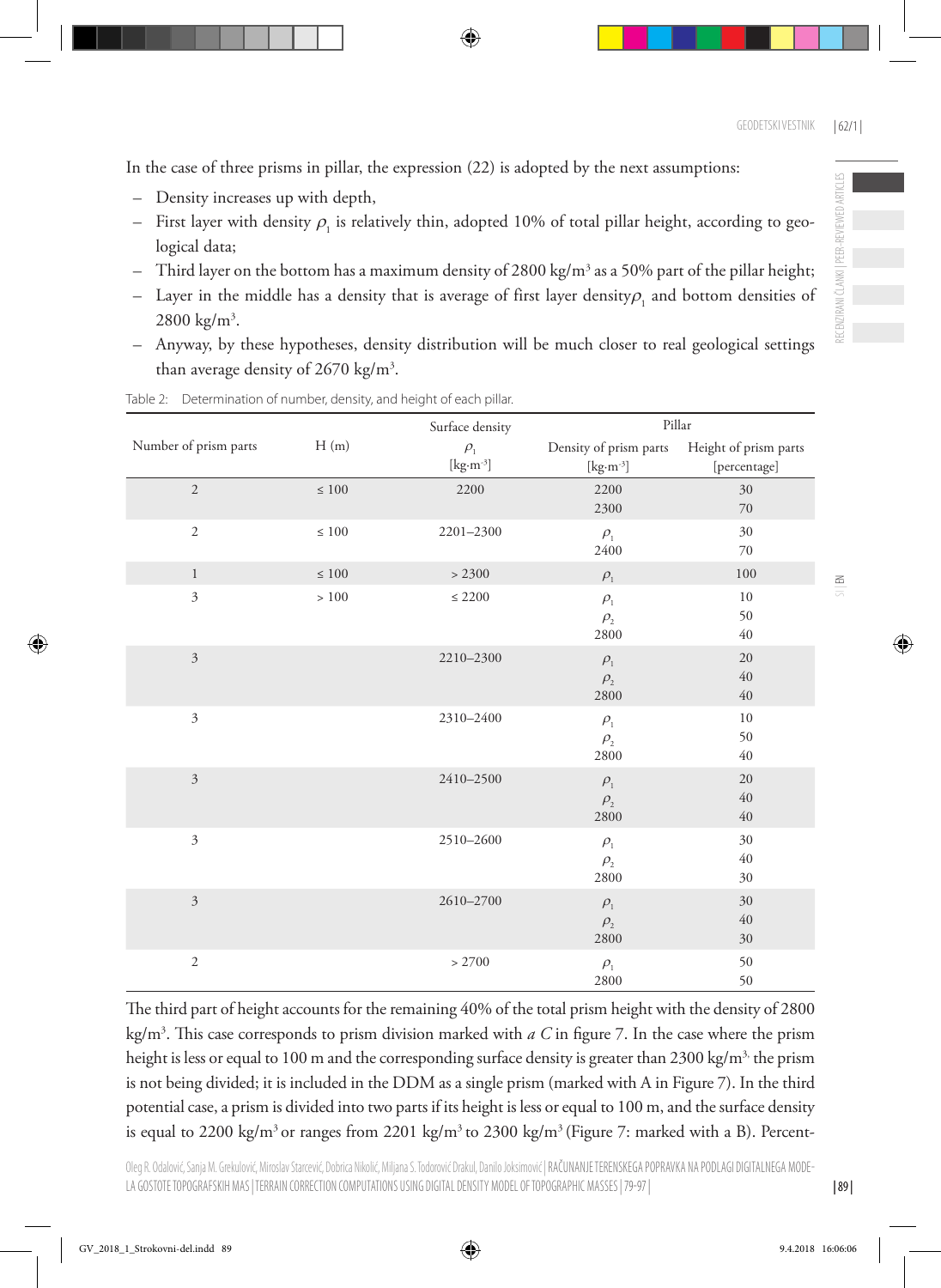ages that determine ratios of prism height are determined from experience and geophysical data on the relations of separate geological units gauges over a given territory, being predominant over the study area. For example, the established fact is that in the territory of Serbia, the gauge of younger sediments (Tertiary and Quaternary) is relatively low, compared to the older rocks, thus this layer accounts for no more than 30% of the total pillar height. Similarly, the rocks from the Mesozoic era, mostly limestone rocks, generally have the greatest gauge in the entire rocks complex gauge, thus this part the height percentage mostly accounts for approximately 70%. For topographic masses out of Serbia territory, prisms were not divided by the height and their average density was taken into account. Over 800,000,000 prisms were created in this manner, and archived in a total of 129,600 data files; including the prism number, its bottom left and upper right point coordinates (Figure 3, points 1 and 2) and the prism density for each individual prism.

#### **6 Calculation of terrain correction**

Two data sets were determined using the DTM and the DDM created and applying expressions (12) and (6): set  $c_{2670}$  - terrain correction with constant mass density of 2670 kg/m<sup>3</sup> and set *c* - terrain correction with density defined by the DDM. In determination of all data sets, masses at calculation points and up to the distance of 167 km above were considered. For the masses in close proximity to the computation points, at the distance up to 20 km, the DDM created was used. For all other masses, located at the distance of 20 km and up to 167 km, a coarse digital model with the resolution of 450 m in both direction was used, particularly aiming at saving the time needed for the calculation. A coarse model was created from the DDM in the following way: a) Each block of the DDM consisted of 15 x 15 points (225 points in total) were treated as one point of coarse DDM, b) The coordinates of the central points of each block were used as coordinates of the points of coarse DDM, c) For each block average height of 225 points were calculated and adopted as the heights of coarse DDM (heights used is these calculations were heights of most upper prisms, or, on the other words, prisms which upper base is near to the physical surface of the Earth), d) And for the density of prisms average value of 2670 kg/m<sup>3</sup> were adopted. The sets were determined in the total of 5765 points that were relatively uniformly distributed over the territory of Serbia (Figure 11). Calculating of terrain correction to the certain distance has always included some of truncation effects (Mikuška et al., 2006), but for the territory of the Serbia effect of the distant mass over 167 km in this research was not considered.

Points where the terrain correction was evaluated were a part of the Serbia gravimetric survey subset (Odalović et al., 2012), and geodetic coordinates for each point in the GRS80 system were known, together with the orthometric heights. Apart from relatively uniform distribution, points were also selected in such manner that their heights determined using classical geodetic methods do not exceed the difference of 1 m from their respective heights from the DTM. Special software was developed at the Institute of Geodesy and Geoinformatics, Faculty of Civil Engineering, University of Belgrade, for the purposes of practical calculations of  $c_{2670}$  or *c*, which calculates these sets of all 5765 points in approximately 6 hours, using 8 threads Intel i7 CPU, with 16 GB RAM. Statistical evaluation of the results, along with the differences

$$
DTC = c - c_{2670},\tag{23}
$$

are shown in Table 3.

 $\Xi$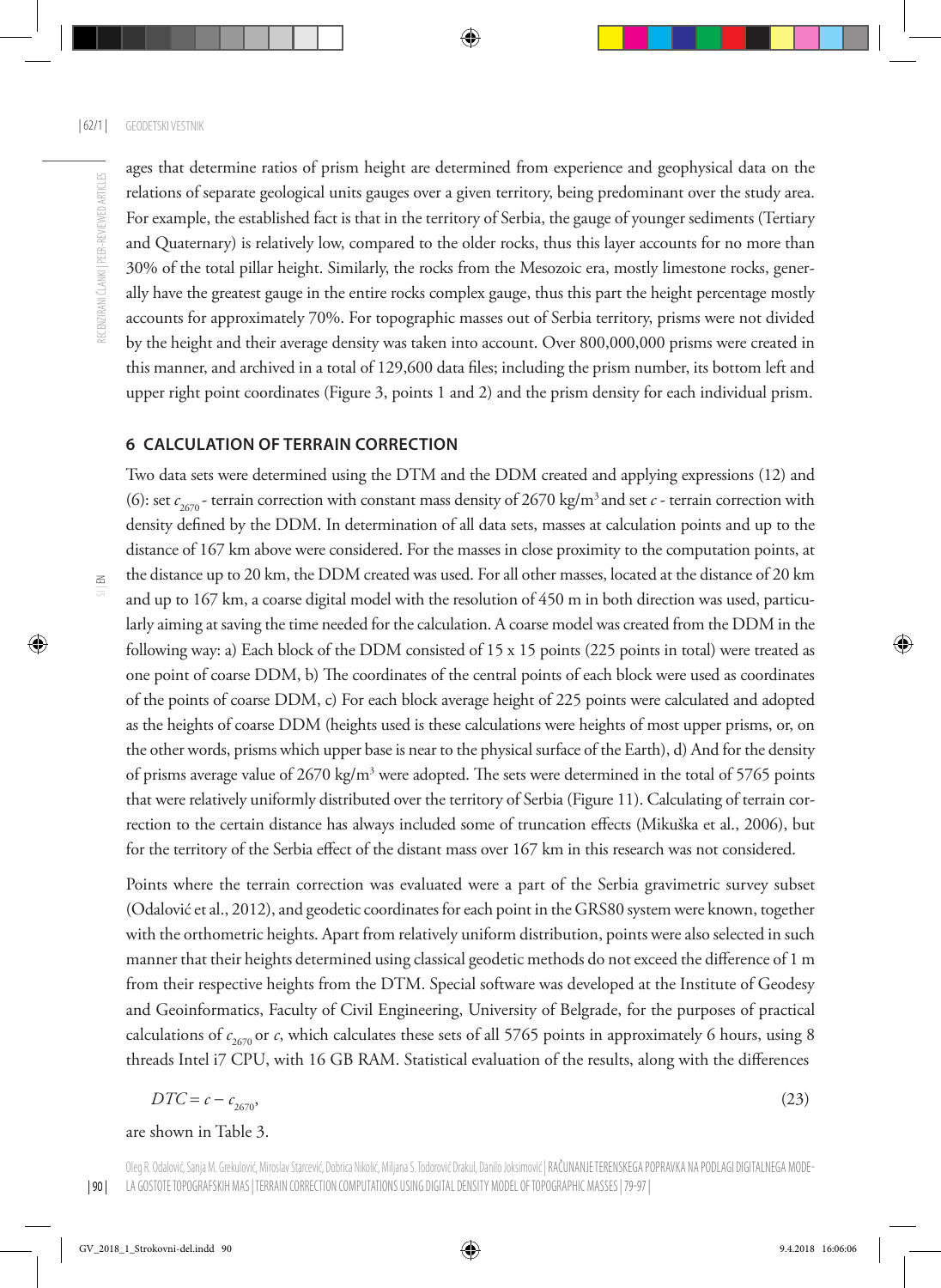

Figure 11: Spatial distribution of points where the terrain correction is determined.

| Table 3: Basic statistical data sets for $c$ , $c_{2670}$ and DTC (units: mGal). |
|----------------------------------------------------------------------------------|
|                                                                                  |

| Parameter            | Minimum | Maximum | Mean    | Standard deviation |
|----------------------|---------|---------|---------|--------------------|
|                      | $-0.01$ | 37.68   | 1.97    | 2.69               |
| $c_{2670}$           | $-0.01$ | 37.68   | 1.98    | 2.69               |
| $DTC = c - c_{2670}$ | $-1.31$ | 0.73    | $-0.10$ | 0.07               |

# **7 DISCUSSIONS**

# **7. 1 Terrain corrections determined with a constant value of density**

The aforementioned results about terrain correction, determined with constant density value, are graphically shown in the figure 12. From the figure is obvious that minimal values of terrain correction were achieved in the northern part of Serbia, which is almost flat area. In the same area, there are few values of terrain correction with negative sign due to the Earth curvatures. In Figure 12, these points are located in the areas delineated by dashed line. From the scattered graph of terrain correction plotted against to the evaluation point heights, showed in the Figure 13 together with their regression line, it can be seen that there exists a relatively strong correlation of the terrain correction with terrain heights. In general, terrain correction values increases from the north (flat area) to the south (area with rough topography mass).

RECENZIRANI ČLANKI | PEER-REVIEWED ARTICLES

CENZIRANI ČI ANKI I PEFR-REVIEWED ARTICI

| 91 |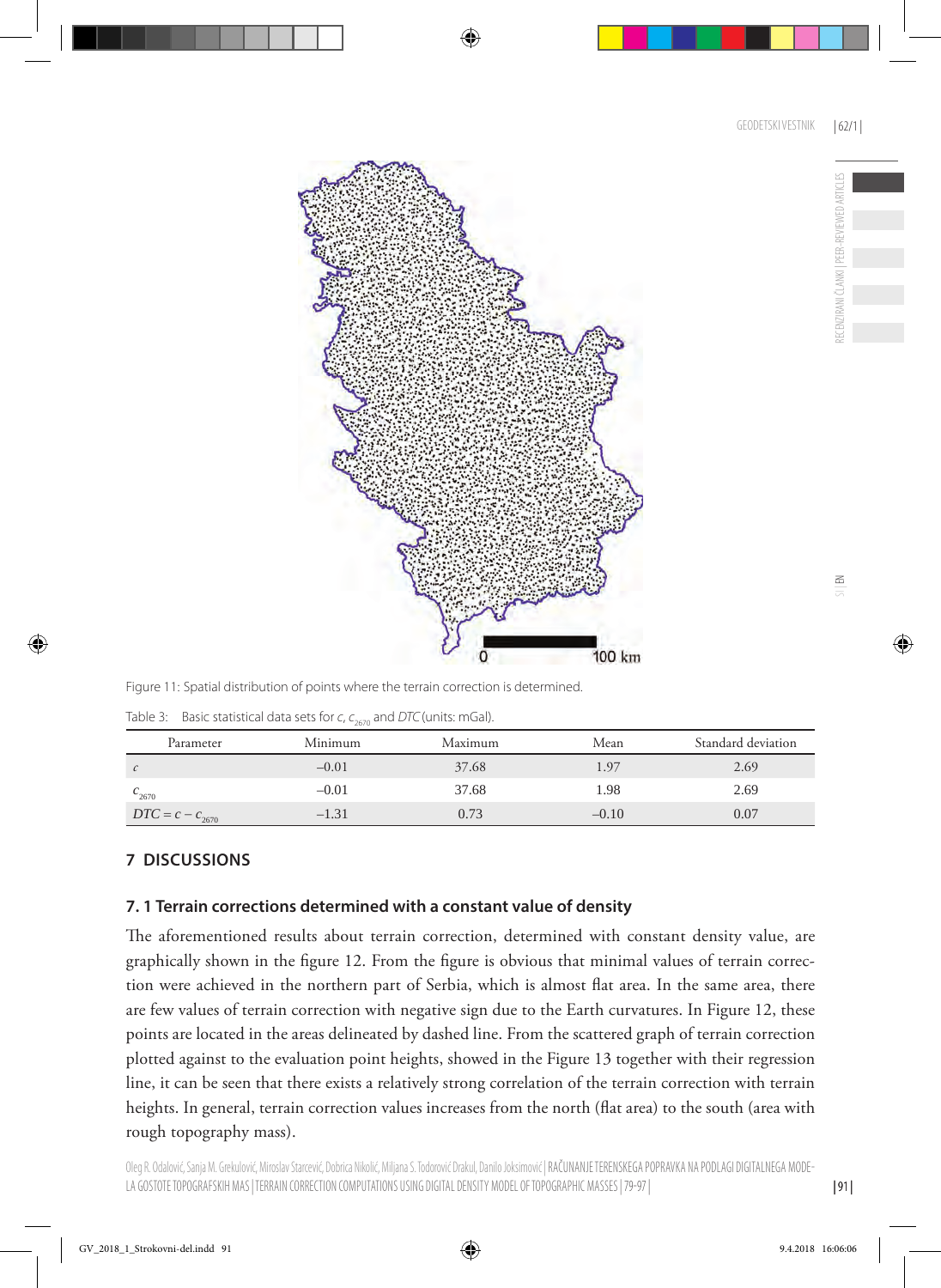

The maximum value of the terrain correction for selected dataset was 37.68 mGal, but in Serbia the maximum detected value is reached at the point located on Rtanj mountain 41.93 mGal (Figure 12, the centre of the black circle); according to the histogram of terrain corrections, showed at the Figure 14, we can say that this kind of values are unique in Serbia. This high value of terrain correction of the Rtanj mountain is because of its characteristic pyramidal shape.



Figure 14: Histogram of  $c_{2670}$ .

 $\leq$ 

RECENZIRANI ČLANKI I PEER-REVIEWED ARTICLES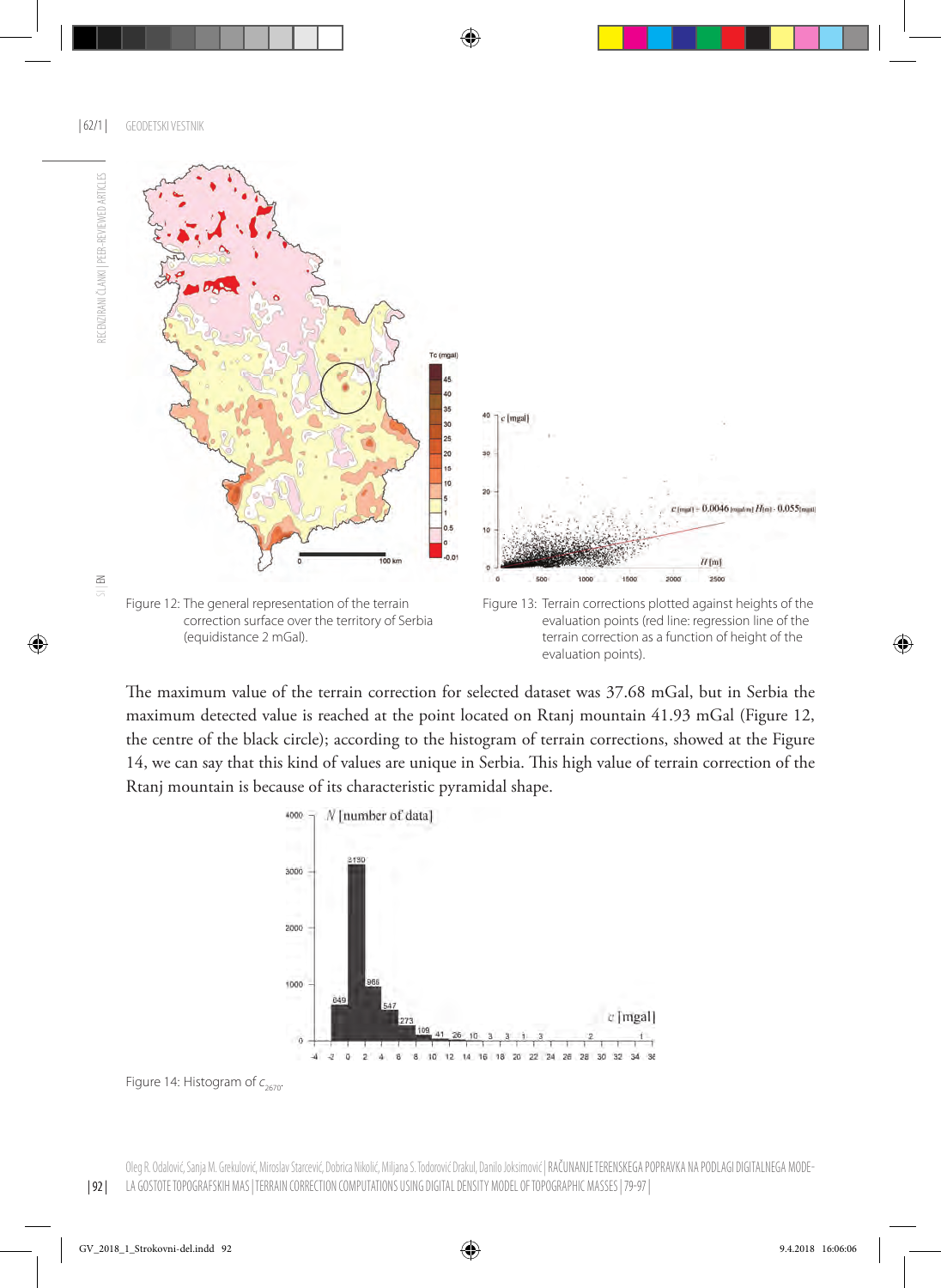RECENZIRANI ČLANKI | PEER-REVIEWED ARTICLES

ECENZIRANI ČLANKI | PEER-REVIEWED ARTICLES

 $\leq$ 

# **7.2 Terrain corrections determined by using DDM**

The data showed in the Table 3 indicate the following: both sets of terrain correction, determined with constant values topographic masses and by using DDM, have almost the same statistical values. The spatial distribution of minimal, maximal and also negative values is same in both data sets, but there are still meaningful differences between those two sets. The graphical representation of these differences is shown in the Figure 15.

Significant differences occur in the northern and central part of Serbia (Figure 15, areas marked by red circles 1 and 2). In these areas, the values reach –1.31 mGal and up to 0.73 mGal. In Figure 16, two of many possible profiles of these areas are shown. There is a total of 110 points within this range, i.e. 2% of the total number of points. Fruška Gora mountain covers a minor part of Vojvodina, consisting of older, higher density rocks. Compared to the broader surrounding area, which is flat and consists of younger, lower density rocks, due to the major differences in density, this mountain causes the difference of –1.31 above (Figure 15, red circle 1). In the area of circle 2, where the difference is 0.73 mGal, Kopaonik range is notable, with the height exceeding 2000 m. This mountain complex, mostly consists of volcanic rocks, while the surrounding area with the height of about 1000 m to 1500 m contains rocks with diverse structure and prevailing higher densities rocky matter. It is worth to say that there is not any correlation of differences *DTC* with heights of its valuation points (Figure 17).



(equidistance 0.1 mGal). of the *DTC*.



Figure 15: The general shape of the differences *DTC* Figure 16: The profiles along the area with maximal value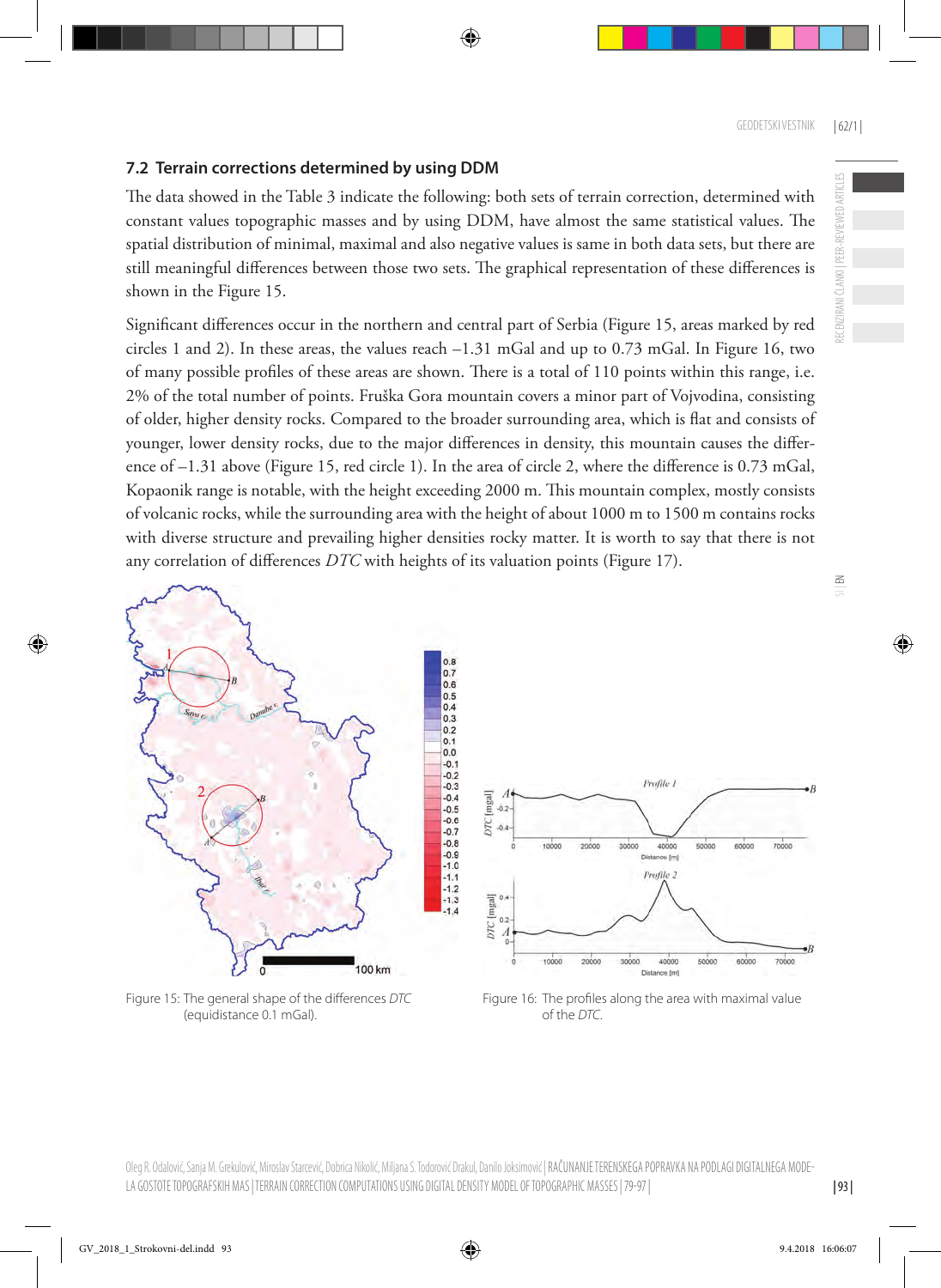



evaluation points.

Figure 17: *DTC* plotted against the heights of their Figure 18: Histogram of terrain correction differences *DTC*.

Histogram of differences in Figure 18 shows that 93% of differences are in the 0.1 mGal range, and as much as 98% being in the 0.2 mGal range.

## **7.3 Effects of the** *DTC* **to the geoid undulation and the indirect effect**

The differences ranging from –1.31 mGal to 0.73 mGal will change the geoid undulation values at the level of a few millimetres, which can be easily concluded from the expression (Heiskanen and Moritz, 1967):

$$
\delta N_P = \frac{s_0}{\gamma_0} DTC_P,\tag{24}
$$

where  $s_{_0}$  is the distance that defines immediate surroundings of the evaluation point,  $\gamma_{_0}$  is the value of normal gravity on the ellipsoid and  $DTC_p$  is the differences calculated by (23). For example, for  $DTC_p$  = -1.31 mGal,  $s_0$  = 5 km and  $\gamma_0 \approx$  9.8 the value of  $\delta N_{p}$  = –7mm is obtained, and for  $DTC_{p}$  = 0.73 mGal undulation will be changed for  $\delta N$ <sub>n</sub> = 4 mm. For an average difference value  $DTC$ <sub>n</sub> = 0.10 mGal, the value of  $\delta N$ <sub>n</sub> is less than 1 mm. From the expression (11), the value of indirect effect in the territory of Serbia changes in the 2 cm range, when applying DDM for its evaluation instead of the constant topographic mass density value. Geoid undulations over the territory of Serbia range from 40 m to 47 m (Odalović, 2008) and considering the quality of the data available and the accuracy of the determined geoid undulations at the level of 5 cm (Odalović, 2005), we can conclude that the changes of the indirect effect are not significant, at the moment.

#### **7.4 Effects of the** *DTC* **to the gravity measurement in the local areas**

Regarding to gravity investigations in applied geophysics, terrain corrections have a great role, especially in details with small grid data spaced and that are performed in rugged topography. Calculation of topography effect by using of average density of 2670 kg/m3 is commonly applied. However, if we use digital density model (DDM) with different densities of terrain, it is possible to get much better results that are closer to the real situation in the field. In practical use, Bouguer gravity maps are often prepared by contour interval of 0.1 mGal, in some special cases even 0.05 mGal. For this purpose, terrain corrections must be calculated very carefully and DDM in this case has a great role. Beside of all mentioned, the values of terrain correction are directly in relation to the geometry of topographic mass in the vicinity of evaluation points. To confirm this hypothesis, a test model of gravity investigation is prepared in the

 $\Xi$ 

| 94 |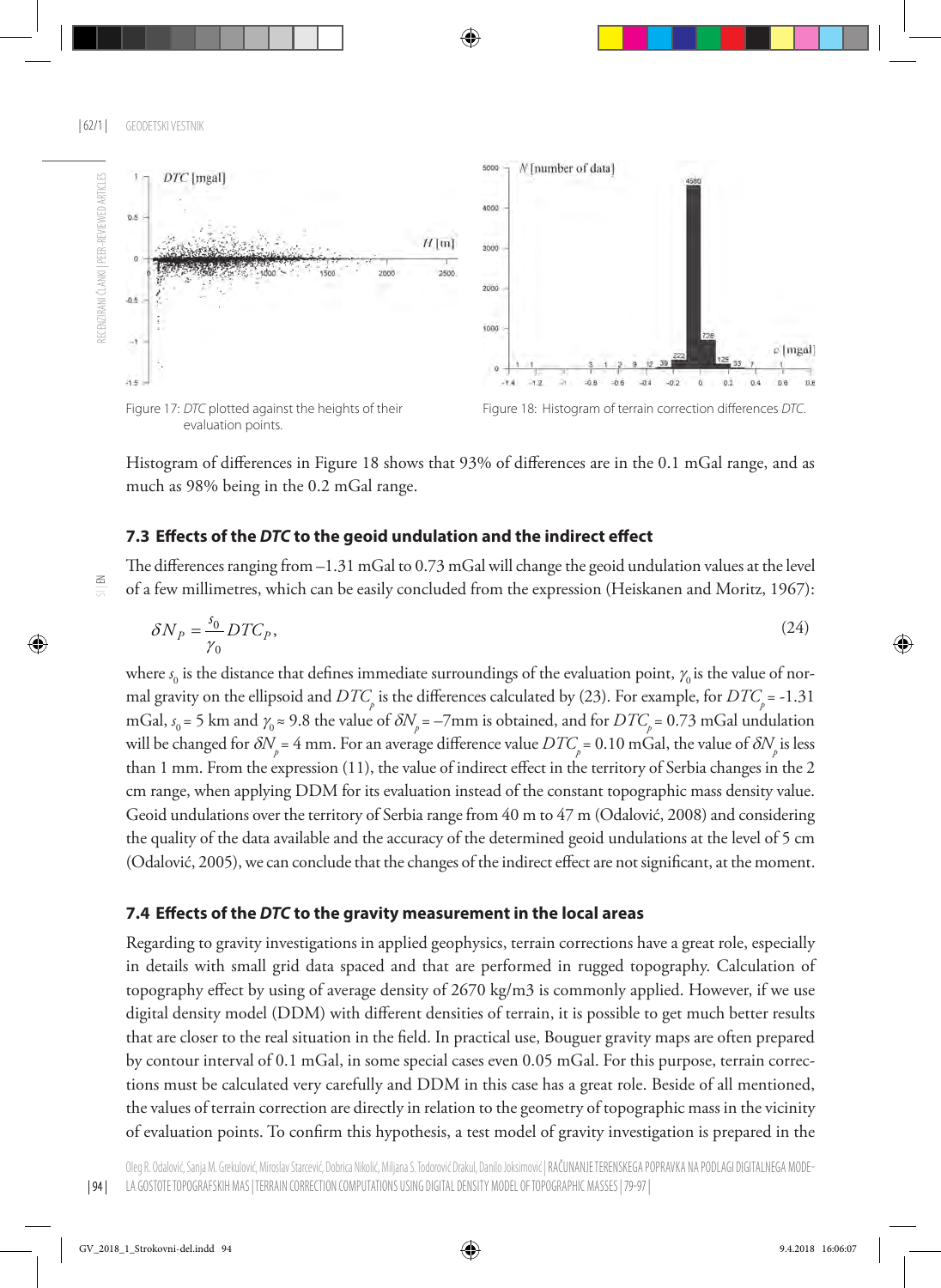local area of 20 km x 20 km in the southwest part of Serbia (central part of red circle 2 in the Figure 13). In this area calculation is performed at 413 points (average distance between the points is 1 km). Basic statistical data for this calculation are shown in the Table 4, and general shape of *DTC* at the Figure 19.

Table 4: Basic statistical data for *c*, *c*<sub>2670</sub>, DTC and heights of evaluation points for the local area.

| Parameter                       | Minimum            | Maximum | Mean | Standard deviation |
|---------------------------------|--------------------|---------|------|--------------------|
| $\mathcal{C}$                   | 2.67               | 24.64   | 7.84 | 3.24               |
| $c_{2670}$                      | 2.62               | 24.64   | 7.68 | 3.19               |
| $DTC = c - c_{2670}$            | 0.0<br>$(-0.0001)$ | 0.75    | 0.16 | 0.16               |
| Height of evaluation points [m] | 243                | 1643    | 765  | 310                |



Figure 19: General shape of the *DTC* (local area: 20 x 20 km, units: mGal).

The minimal value of the *DTC*, –0.0001 mGal (red circle at the Figure 19), is situated at the point with high elevation of 1339 m and around the point in a radius of about 500 m is relative flat terrain. The main reason for such result is topography in the vicinity of a point, which is not rugged and the value of terrain correction is relatively small. On the other hand, the point with maximal *DTC*, 0.73 mGal (blue circle at the Figure 19), at the elevation of 257 m is situated in a canyon with steep slopes. This means that close topography has great effect, especially if the densities of rocks vary in the surroundings (area in radius of 500 m).

# **8 Conclusions**

The computations of terrain corrections and indirect effect on the geoid for the territory of Serbia using a high resolution DDM are presented. The DDM provides an approximate density model solution, tending to approach significantly the density disposition of the lithosphere topographic masses, based on the geological map of Serbia and a series of hypothesis on the Earth's crust masses density. The evaluation also involved a comparison of values of terrain corrections and indirect effect, obtained when the hypothesis of constant density of topographic masses are adopted. The maximal differences riches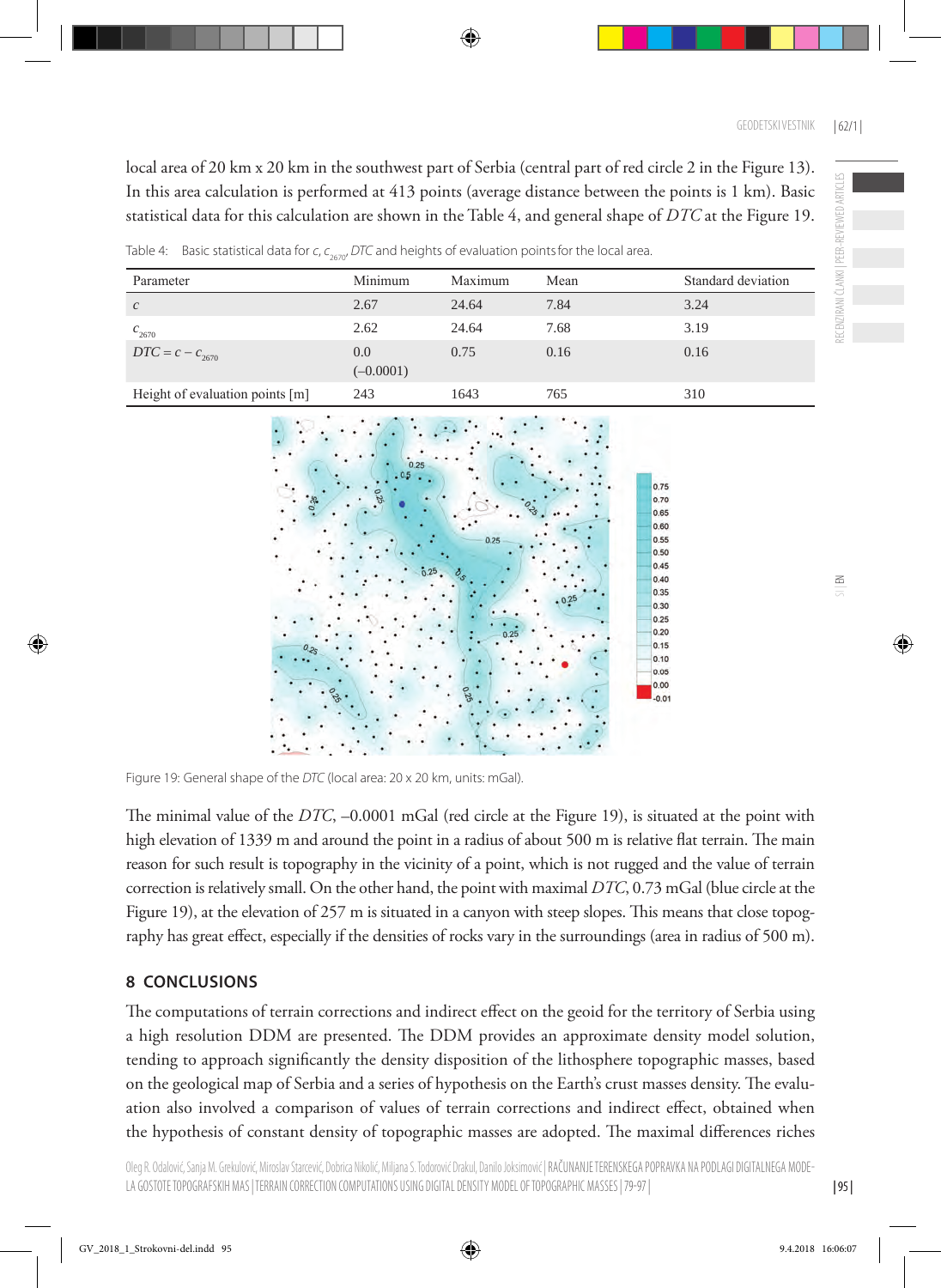$\leq$ 

values from –1.31 mGal up to 0.73 mGal, along with 98 % of differences falling within the range of ±0.2 mGal. The value of indirect effect, due to applied DDM, will change the geoid undulations at the range from 1 cm to 2 cm. In determining the geoid at the territory of Serbia, it is obvious that these effects are not particularly significant, however, in the areas with distinct topographic masses, the aforementioned effects reach the value of a few decimetres, as shown in (Huang, 2002; Olugbenga, 2000). As for the future activities, a set of additional modelling is planned, particularly focusing on additional data acquisition regarding lithosphere and further software development. The additional information on lithosphere would contribute to the DDM improvement, and further software development would decrease the time needed to determine the gravitational effect of upper lithosphere.

## **Acknowledgments**

Support for this research was provided by the Ministry of Education, Science and Technological Development of the Republic of Serbia (Project No. TR36020).

# **Literature and references:**

- Ägren, J., Djalović, S., Škrnjug, J. (2011). Plan for the Future Determination of a National Geoid Model for Serbia. Techbical report. Belgrade: Republic Geodetic Authority.
- Ägren, J., Sjöberg, L. E., Kiamehr, R. (2009). The new gravimetric quasigeoid model KTH08 over Sweden. Journal of Applied Geodesy, 3 (3), 143–153. DOI: [https://](https://doi.org/10.1515/JAG.2009.015) [doi.org/10.1515/JAG.2009.015](https://doi.org/10.1515/JAG.2009.015)
- Balmino, G., Vales, N., Bonvalot, S., Briais, A. (2012). Spherical harmonic modelling to ultra-high degree of Bouguer and isostatic anomalies. Journal of Geodesy, 86 (7), 499–520. DOI:<http://dx.doi.org/10.1007/s00190-011-0533-4>
- Bilibajkić, P., Mladenović, M., Mujagić, S., Rimac, I. (1979). Explanation for the Gravity map of SFR Yugoslavia, Bouguer Anomalies, 1:500000. Zagreb: Enterprise for Applied Geophysics "Geofizika" Zagreb, and Belgrade: Institute for Geological and Geophysical Research.
- Dimitrijević, M., Karamata, S., Sikösek, B., Veselinović, D. (1970). Geological map of Yugoslavia 1:500000 and explanation. Technical report. Belgrade: Institute for Geological and Mining Exploration.
- Federal Geological Institute (1970). Geological Map of Yugoslavia 1:500000 and Explanation. Belgrade: Institute for Geological and Mining Exploration.
- Forsberg, R. (1993). Modelling the fine-structure of the geoid: Methods, data requirements and some results. Surveys in Geophysics, 14 (4), 403–418. DOI: <http://dx.doi.org/10.1007/BF00690568>
- Forsberg, R., Tscherning, C. C. (1981). The use of height data in gravity field approximation by collocation. Journal of Geophysical Research Solid Earth, 86 (B9), 7843–7854. DOI: <http://dx.doi.org/10.1029/JB086iB09p07843>
- Forsberg, R. (1984) A study of terrain corrections, density anomalies and geophysical inversion methods in gravity field modelling. Reports of the department of geodesy science and survey, 355. Ohio State University.
- Forsberg, R., Tscherning C. C. (1997). Topographic effects in gravity field modelling for BVP. In: Sansó F. (Ed.), Rummel R. (Ed.), Geodetic Boundary Value Problems in View of the One Centimeter Geoid (pp. 239–272). Springer, Berlin. DOI: [http://](http://dx.doi.org/10.1007/BFb0011707) [dx.doi.org/10.1007/BFb0011707](http://dx.doi.org/10.1007/BFb0011707)
- Grekulović, S. (2014). Modeling of the earth crust density in solving the boundary value problems of the gravity potential. Doctoral dissertation. Belgrade: University of Belgrade, Faculty of Civil Engineering.
- Hackney, R. I., Featherstone, W. E. (2003). Geodetic versus geophysical perspectives of the 'gravity anomaly'. Geophysical Journal International, 154 (1), 35–43. DOI: https://doi.org/10.1046/j.1365-246X.2003.01941.x
- Heiskanen, W., Moritz, H. (1967). Physical Geodesy. San Francisco: W.H. Freeman and Co.
- Hinze, W. J., Aiken, C., Brozena, J., Coakley, B., Dater, D., Flanagan, G., Forsberg, R., Hildenbr, T., Keller, Y., Kellogg, J. N., Kucks, R., Li, X., Mainville, A., Pilkington, M., Plouff, D., Ravat, D., Roman, D., Urrutiafucugauchi, J., Webring, M., Winester, D. (2005). New standards for reducing gravity data: The North American gravity database. Geophysics, 70 (4), 325–332. DOI: https://doi. org/10.1190/1.1988183
- Huang, J. (2002). Computational methods for the discrete downward continuation of the earth gravity and effects of lateral topographical mass density variation on gravity and the geoid. Ph.D. thesis. New Brunswick: University of New Brunswick, Department of Geodesy and Geomatics Engineering.
- Huang, J., Vaníček, P., Pagiatakis, S. D., Brink, W. (2001). Effect of topographical density on geoid in the Canadian Rocky Mountains. Journal of Geodesy, 74 (11–12), 805–815. DOI:<http://dx.doi.org/10.1007/s001900000145>
- Kuhn, M., Featherstone W. E., Kirby, J. F. (2009). Complete spherical Bouguer gravity anomalies over Australia. Australian Journal of Earth Sciences, 56 (2), 213–223. DOI:<http://dx.doi.org/10.1080/08120090802547041>
- Kühtreiber, N. (1998). Precise geoid determination using a density variation model. Physics and Chemistry of the Earth, 23 (1), 59–63. DOI: [http://dx.doi.](http://dx.doi.org/10.1016/S0079-1946(97)00242-5) [org/10.1016/S0079-1946\(97\)00242-5](http://dx.doi.org/10.1016/S0079-1946(97)00242-5)
- Li, Y. (1993). Optimized spectral geoid determination. Master's thesis. Calgary: University of Calgary, Department of Geomatics Engineering.

Makhloof, A. (2007). The use of topographic-isostatic mass information in geodetic